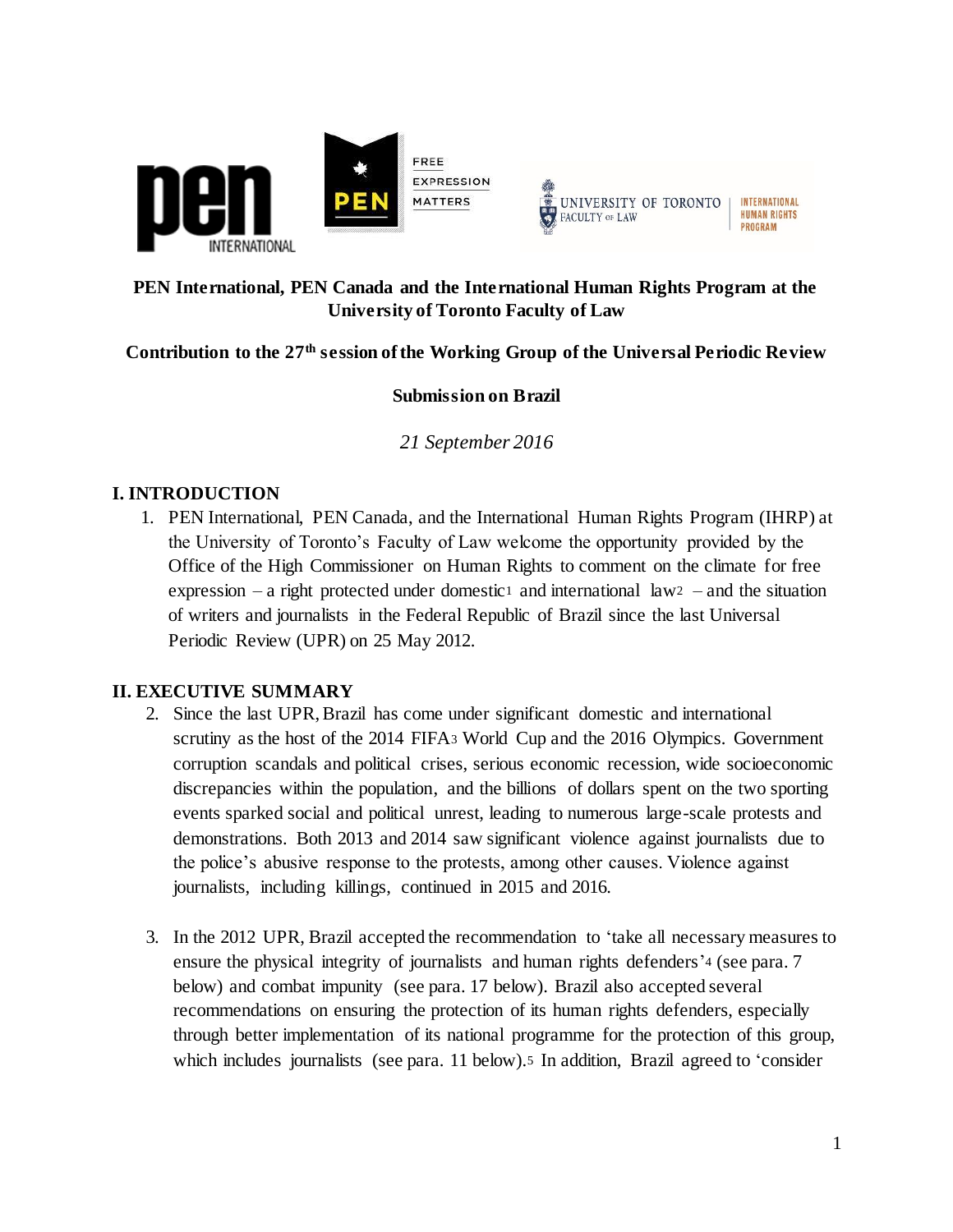freedom of expression concerns when drafting cybercrime legislation'<sup>6</sup> (see para. 27 below).

- 4. PEN and IHRP welcome several positive developments since the last UPR, including an unprecedented number of convictions for the murder of journalists, Brazil's eventual backing for the UN Plan of Action for Security of Journalists and the Issue of Impunity in June 2012, and the October 2012 establishment of a Working Group to investigate attacks on the press and provide recommendations to the government. In May 2012, the federal Access to Information Law came into force. In April 2014, Brazil emerged as a global champion of digital rights with the passing of the highly progressive Marco Civil da Internet, which safeguards user privacy and protects freedom of online expression. In 2015, the Brazilian Supreme Court unanimously overturned a ban on the publication of unauthorized biographies.
- 5. However, numerous concerns remain. Violence against journalists and bloggers, including fatal violence, remains worrying commonplace, as does impunity in these cases. Brazil's National Programme for the Protection of Human Rights Defenders lacks the regulatory framework, technical capacity or resources to adequately protect at-risk human rights defenders, including journalists. Since 2015, Brazil has made significant legislative attempts to roll back digital rights. There is continued judicial censorship of online content perceived to defame or violate individuals' privacy through court gag orders, criminal defamation laws and restrictive election laws. Despite the introduction of the Access to Information law, this right is undermined by a lack of compliance by local authorities, and may be further restricted by changes to the federal oversight system in 2016 (para. 47).
- 6. This submission examines the following key freedom of expression issues:
	- (a) Violence against journalists, bloggers and writers (para. 7)
	- (b) Protection mechanisms for journalists and human rights defenders (para. 11)
	- (c) Impunity for violence against journalists and bloggers (para. 17)
	- (d) Digital freedom (para. 26)
	- (e) Judicial censorship (para. 33)
		- i. Criminal defamation (para. 34)
		- ii. Unauthorized biographies (para. 36)
		- iii. Court gag orders (para. 39)
		- iv. Elections law (para. 43)
	- (f) Freedom of information (para. 45)

Recommendations are listed at the end (para. 49).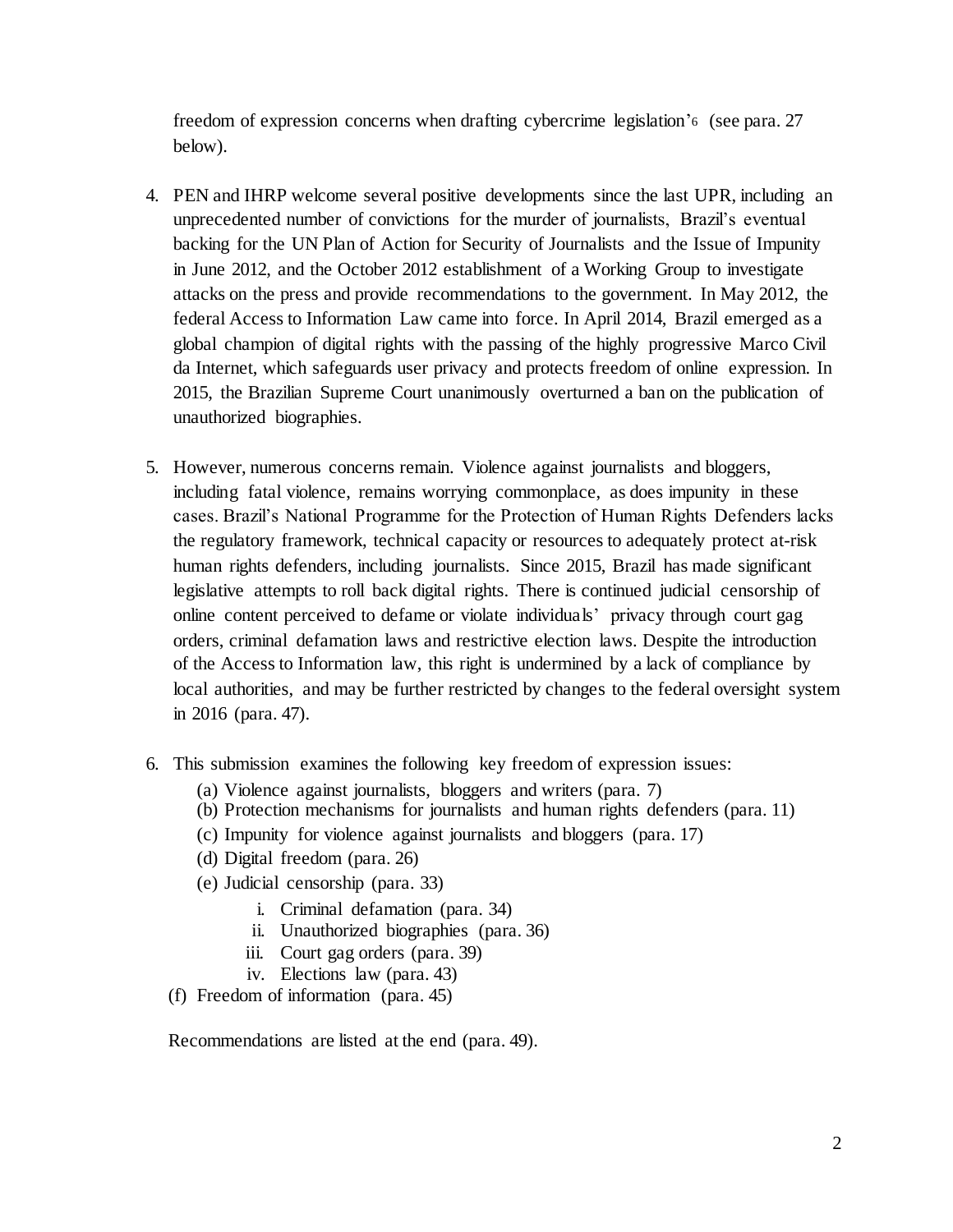#### **III. RELEVANT ISSUES**

#### **(a) Violence Against Journalists, Bloggers and Writers**

- 7. Despite the Brazilian state's acceptance of the recommendation to take all necessary measures to ensure the physical integrity of journalists and human rights defenders at the 2012 UPR (R.119.89 – France7), many journalists in Brazil still face constant threats, intimidation and physical attacks, including killings. A total of 321 journalists were attacked between 2009 and 2014, according to a March 2014 report by a Working Group of civil society organizations, government officials and media professionals<sup>8</sup> set up by former President Rousseff in 2012 to investigate attacks on the press.<sup>9</sup> The report noted the frequent involvement of local authorities in these attacks and identified impunity as a key factor in their recurrence. (The report's recommendations are discussed below).
- 8. Fatal violence has remained a constant in the period under review. According to PEN International's research, 14 print and internet journalist and bloggers were killed between January 2012 and August 2016 (2012 - 4; 2013 - 2; 2014 - 2; 2015 - 3; January to August 2016 - 3). Over half of them (eight, or 57 per cent) ran a news website or newspaper (editor/ owner/ director) and over a third were bloggers (five, or 36 per cent), while one was a reporter who was also writing a book. The vast majority (13, or 93 per cent) are reported to have written on – and in some cases to have been involved in (as activists or staffers of local government or political parties) politics, often criticizing local officials and corruption. Other topics covered by the deceased journalists and bloggers included police corruption and wrongdoing, organized crime and shady business dealings. At least seven of them (50 per cent) had reportedly received threats or death threats prior to their deaths.
- 9. PEN International also recorded 49 non-fatal attacks on print and internet journalist and bloggers in Brazil between January 2012 and August 2016. The most common form of attack was assault  $(14)$ , harassment  $(14)$ , prosecution  $(6)$ , threats  $(5)$  and death threats (4). 2013 and 2014 saw a noticeable rise in attacks.
- 10. The rise in attacks in 2013-14 was due in part to official repression of journalists covering mass anti-government demonstrations against the increasing cost of public transport, the rise in corruption, and the use of public funds to host the 2014 World Cup. During these protests, law enforcement personnel detained, harassed and attacked dozens of journalists and even more protestors. In general, the police and security service response to the demonstrations was violent, indiscriminate and disproportionate, and included an intense use of tear gas and rubber bullets that injured journalists as well as civilians.<sup>10</sup> In 2014, the Brazilian National Federation of Journalists (FENAJ) documented a total of 129 incidents of aggression against journalists, 77 of which took place while they were covering protests. More than 60 per cent of the attacks were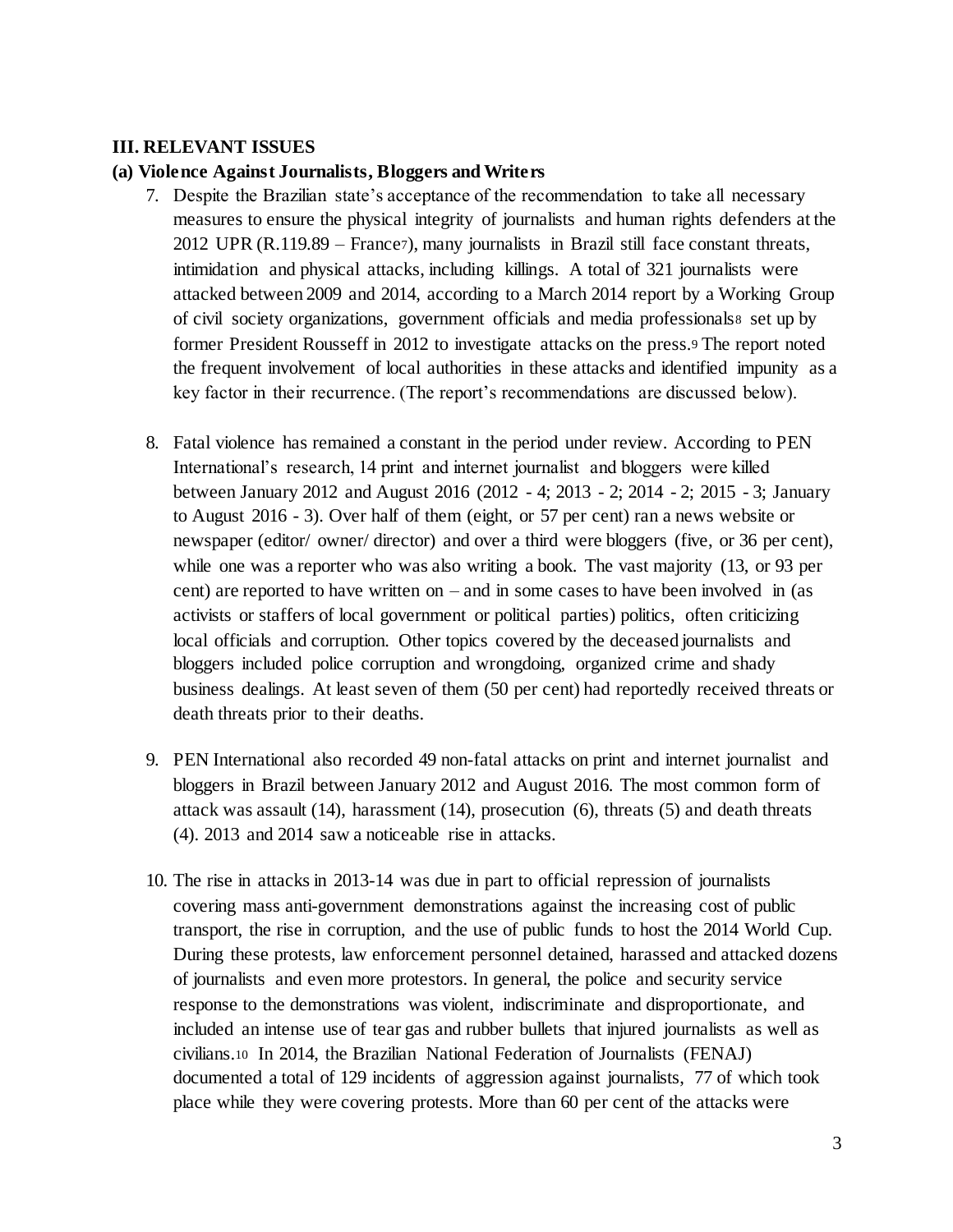carried out by law enforcement officials.<sup>11</sup> Human Rights Watch reported that Brazilian security forces injured or detained 178 journalists who covered demonstrations around the county from mid-2013 to mid-2014.<sup>12</sup>

#### **(b) Protection Mechanisms for Journalists and Human Rights Defenders**

- 11. In March 2012, Brazilian officials, together with officials from other countries with high rates of impunity, such as Pakistan and India, objected to the UN Plan of Action for the Safety of Journalists and the Issue of Impunity<sup>13</sup> intended to strengthen international efforts to prevent journalists' murders and impunity. However, due to pressure from human rights advocates, the government backtracked in June 2012 and the UN plan was adopted.<sup>14</sup>
- 12. At the 2012 UPR, Brazil accepted several recommendations to ensure protection of human rights defenders (R.119.82 – Switzerland; R.119.83 – Timor-Leste; R.119.84 – United Kingdom; R.119.85 – Australia; R.119.87 – Poland; R.119.88 – Czech Republic15) and journalists (R.119.89 - France16), and to better implement the national programme for the protection of human rights defenders (R.119.80 – Norway; R.119.81 – Spain; R.119.86 – Belgium17).
- 13. Brazil formally created the National Programme for the Protection of Human Rights Defenders<sup>18</sup> (PPDDH) in 2004 though it reportedly did not become functional until 2005 and the decree establishing it was not approved until 2007.<sup>19</sup> Overseen by the federal Human Rights Secretariat (SDH)20, which is part of the Ministry of Justice, PPDDH is responsible for the protection of human rights defenders21, including journalists. It relocates and provides police protection to individuals who are at-risk, threatened, or under attack because of their work.<sup>22</sup> Journalists are not explicitly named as a protected group but the government has adopted a broad definition of human rights defenders to include various at-risk groups, including journalists and media groups.<sup>23</sup>
- 14. At the federal level, PPDDH is implemented by the General Coordination Committee which is affiliated with the SDH and is made up of civil society representatives and representatives of all three branches of the government. State Coordination Committees implement PPDDH in states that have signed agreements to participate in the protection programme.<sup>24</sup> According to the SDH, seven states (out of 26 states and the Federal District) are currently implementing PPDDH25, with the Federal Technical Team of the SDH responsible for the rest of the states. A total of 133 at-risk human rights defenders in Brazil are under federal PPDDH protection while 209 are under the protection of state programmes.<sup>26</sup> However, other sources<sup>27</sup> suggest that the numbers may be lower, with PPDDH active in only five states28 as of June 2015, at which point three states29 had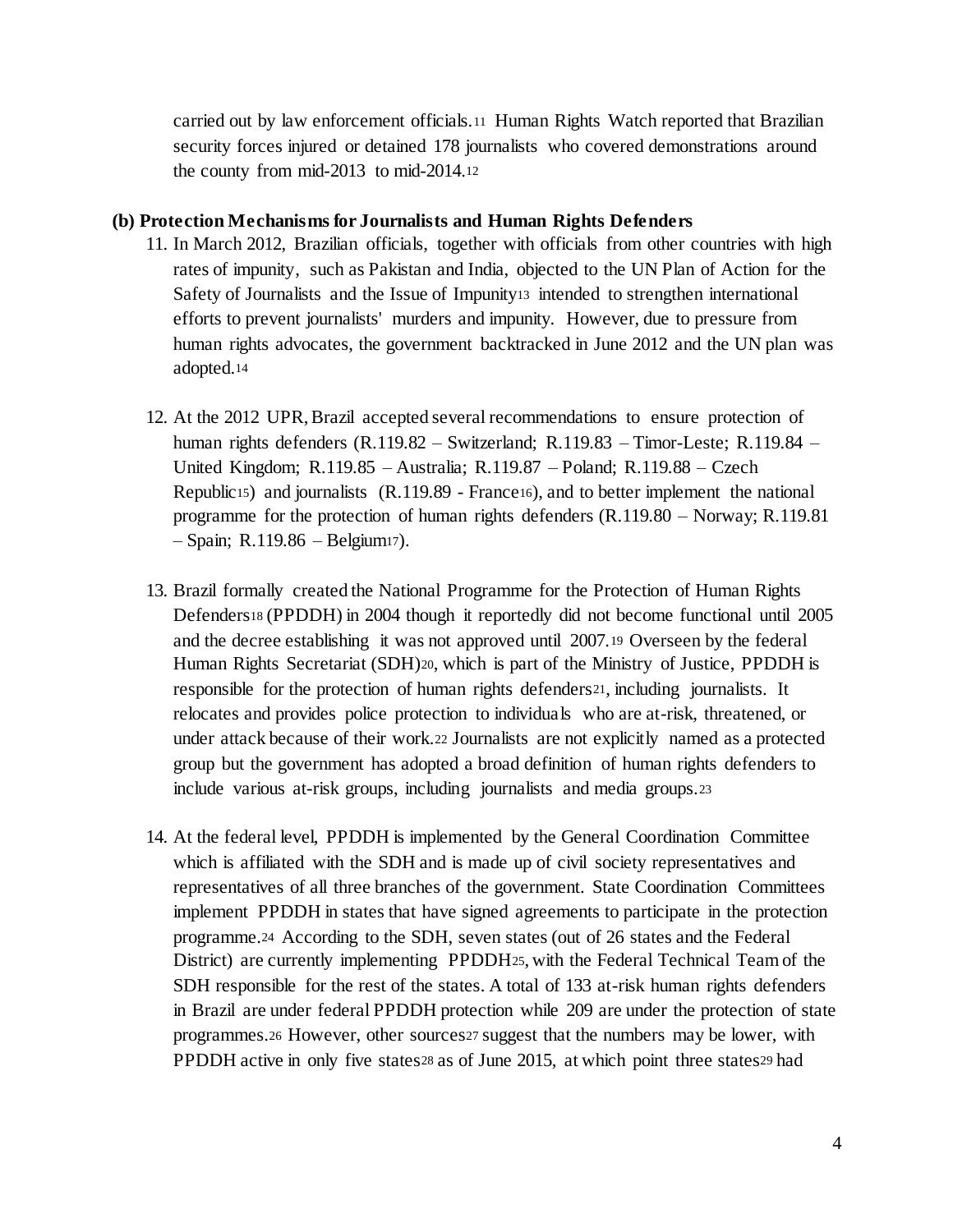reportedly suspended or largely deactivated their state-level programs. This places human rights defenders, including journalists, in these states at a significant risk.<sup>30</sup>

- 15. The PPDDH has been criticized on several other accounts. Rights groups have commented that it lacks the financial resources and the technical capacity to provide effective and sustainable protection to human rights defenders.<sup>31</sup> The programme is focused on police protection and fails to address the systemic reasons behind the violence and threats.<sup>32</sup> The PPDDH still lacks a legal and regulatory framework and is only based on Presidential Decree No. 6.044<sup>33</sup> (2007) which outlines the National Human Rights Defender Protection Policy.<sup>34</sup> Since 2009, the Brazilian National Congress has been considering a bill<sup>35</sup> that establishes a regulatory framework for PPDDH. Despite being approved by the internal committees of the Brazilian House of Representatives in 201136, as of August 2016 the bill had not been put up for vote in the Chamber of Deputies.
- 16. The Working Group on attacks on the press set up by former President Rousseff in 2012 (see above) provided several recommendations to the federal government to strengthen protection mechanisms for journalists in its final report in March 2014. These included expanding the PPDDH to explicitly include journalists and other communicators who are threatened or attacked because of their work.<sup>37</sup> The Working Group also recommended that the Brazilian Congress, through its Human Rights Committee, should oversee and encourage the implementation of these recommendations.<sup>38</sup> Further, it suggested that the National Council of Public Prosecutors (CNMP) should oversee the implementation of the protection mechanisms by public officials.<sup>39</sup> The Working Group's 2014 report did not propose a clear timeline for the implementation of its recommendations.<sup>40</sup> As of June 2015, the government had not taken any specific steps to put them in action.<sup>41</sup>

#### **(c) Impunity for Violence against Journalists and Bloggers**

- 17. As noted above (paragraph 11), after initial opposition, Brazil eventually backed the UN Plan of Action for Security of Journalists and the Issue of Impunity in June 2012.
- 18. In the 2012 UPR, Brazil accepted a general recommendation on combating impunity (R.119.31 – Cape Verde) as well as several more specific associated recommendations. The latter included: to establish measures for greater accountability to prevent loss of life (R.119.59 – Namibia), to institute a federal investigation and prosecution in all cases involving violence against human rights defenders (R.119.79 – Netherlands), and to ensure thorough and impartial investigations into human rights violations and abuses including killings, in particular where law enforcement agents are implicated (R.119.120 – Slovakia; R.119.122 – Czech Republic), among others.<sup>42</sup>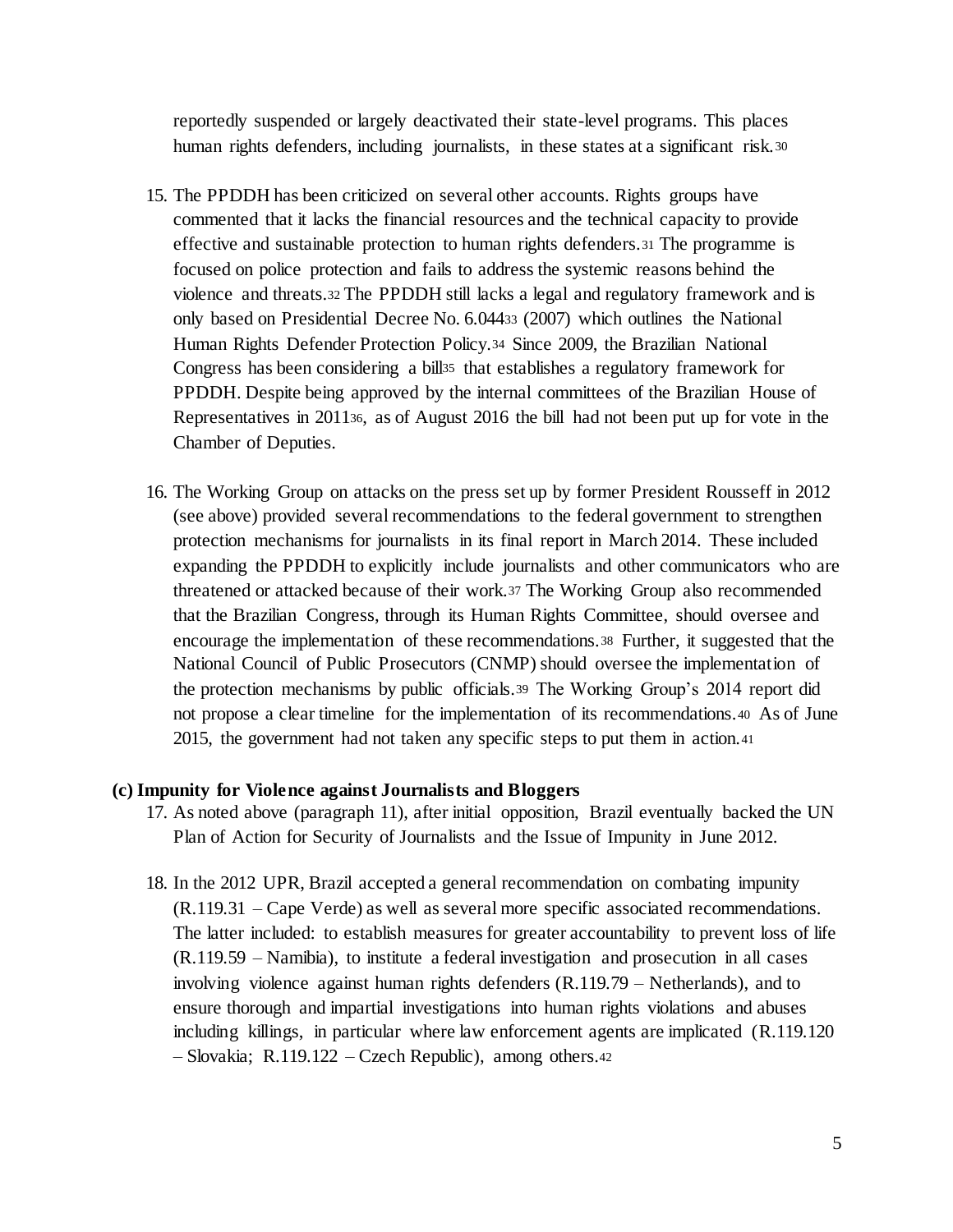- 19. The Brazilian justice system is characterized by high levels of impunity, and murder cases of journalists are often left unsolved. According to PEN International's research, of the 25 print and internet journalists and bloggers killed between January 2004 and August 2016, 21 cases (84 per cent) remain unpunished, with none of the perpetrators having been convicted.
- 20. Between 2013 and 2015, Brazil took a significant step in challenging impunity after its courts reached convictions in five different cases of murdered journalists.<sup>43</sup> However, in only two<sup>44</sup> of the five cases has a 'mastermind' (individual who ordered the killing) been brought to justice, despite the fact that at least one mastermind has been identified in all five cases. In the other three cases, the courts convicted only the individual(s) who physically carried out the crime.
- 21. Crimes against freedom of expression in Brazil generally do not fall under federal criminal jurisdiction, but rather are the responsibility of state investigative agencies. Homicides, including of journalists, are usually investigated by the state civil police, unless the case is suspected to involve cross-border crime (such as drug trafficking) or crimes of national interest (e.g. money laundering or contraband) or if the perpetrator is a federal official.
- 22. In 2004, Article 109 of the Brazilian Constitution was amended (Constitutional Amendment 45/200445), granting the Attorney General's Office the power to transfer cases to federal jurisdiction when grave violations of human rights, including freedom of expression, are suspected.<sup>46</sup> However, 10 years later, as of March 2014, only one such case had been transferred.<sup>47</sup> (It is not clear how many cases have been transferred since 2014, although the case of one journalist who was assaulted and threatened with death in December 2015 was reportedly transferred in early 201648).
- 23. In March 2014, the Working Group on attacks on the press (see above) recommended federalizing the investigation of crimes against free expression to increase efficiency and reduce local bias.<sup>49</sup> In May 2014, former President Dilma Rousseff pledged to pursue 'zero impunity' and support legislative efforts to federalize such crimes.<sup>50</sup> Yet a 2011 bill proposing that the federal police would take over any investigation of human rights violations, including freedom of expression, when local authorities fail to solve a case within 90 days<sup>51</sup> (Bill No. 1078/2011, seeking to amend Law No. 10.446/200252) had not become law as of August 2015 and appears to have stalled.<sup>53</sup>
- 24. The Working Group on attacks on the press also recommended in 2014 that the Brazilian Ministry of Justice should work with UN bodies to establish an Observatory on Violence Against Journalists to record attacks and track the formal resolution status of these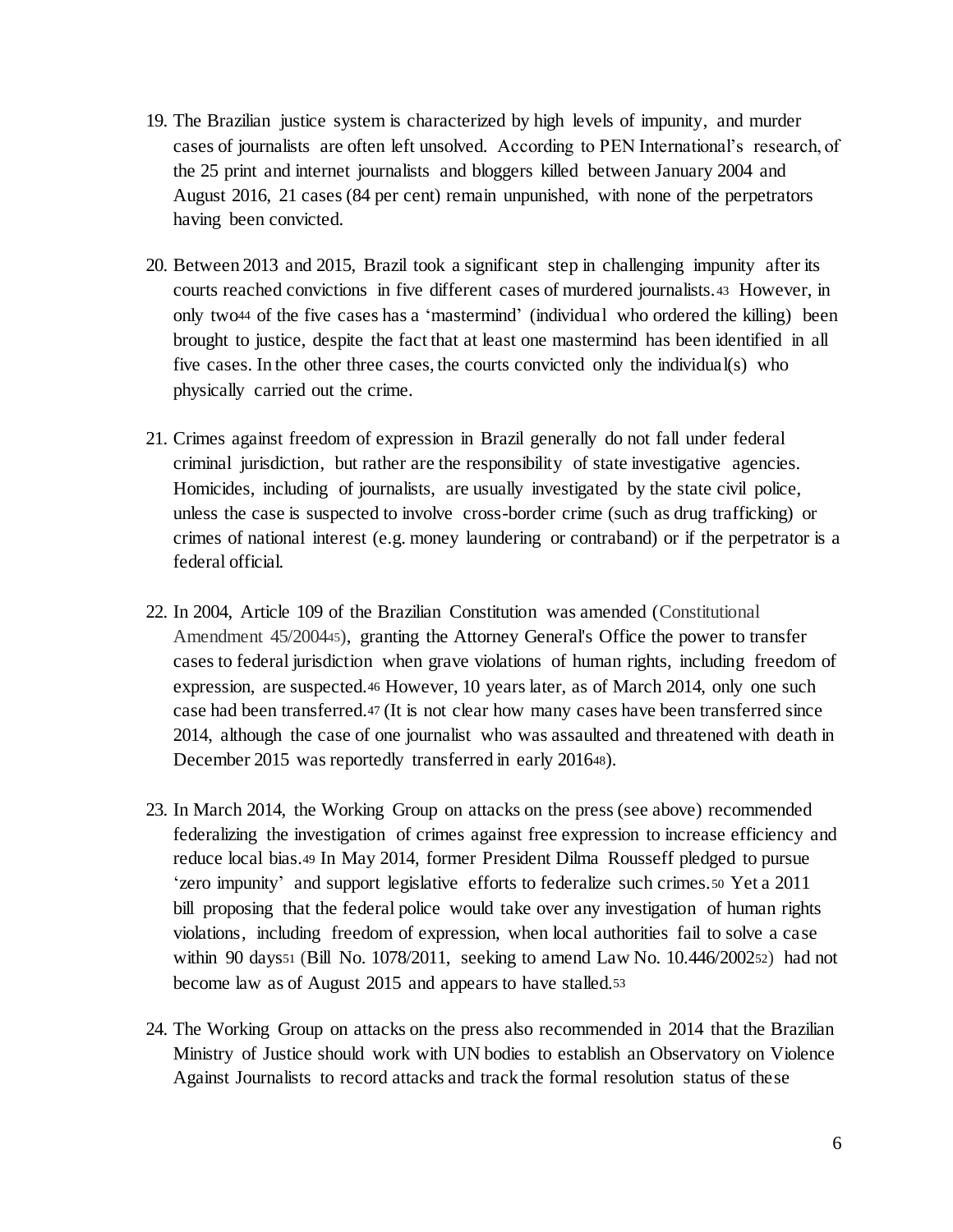cases.<sup>54</sup> However, this has apparently yet to be set up, despite support from journalists' and press freedom groups in the country.<sup>55</sup>

25. A further obstacle to combatting impunity is the continued use of the Amnesty Law (Law No.6.683/7956) to avoid criminal prosecution for serious human rights violations committed during the military dictatorship. On 22 April 2016, the Inter-American Commission on Human Rights (IACHR) referred the case of journalist Vladimir Herzog and others to the Inter-American Court of Human Rights (Case 12.879) after Brazil failed to comply with the IACHR's recommendation to investigate and prosecute Herzog's arbitrary detention, torture and killing by state agents at an army facility on 25 October 1975.<sup>57</sup>

### **(d) Digital Freedom**

- 26. Improved internet access and the growing popularity of social media platforms and blogs have allowed many Brazilians to seek and share information and express themselves online with ease. Brazil is one of the largest internet markets in the world, with 58 per cent of its population, or over 120 million people, having access to the internet. Fortynine per cent of the population, or 103 million people, are active social media users.<sup>58</sup>
- 27. PEN and IHRP welcome Brazil's support for international initiatives in relation to digital freedom made since the 2012 UPR, in line with the recommendation it accepted to 'consider freedom of expression concerns when drafting cybercrime legislation' (R.119.130 - Estonia). In 2013, Brazil co-sponsored a draft UN resolution on the 'right to privacy in the digital age' <sup>59</sup>, which created international dialogue on privacy in the context of national and extraterritorial surveillance and mass collection of personal data.<sup>60</sup> The state went on to sign a follow-up resolution<sup>61</sup> creating the mandate of a Special Rapporteur on the Right to Privacy to monitor, promote, and protect the right to privacy around the world.<sup>62</sup> Adopted by the Human Rights Council on 26 March 2015, the resolution requires states to cooperate fully with Special Rapporteur and respect their international human rights obligations regarding the right to privacy when intercepting digital communications or collecting personal data.<sup>63</sup>
- 28. In April 2014, Brazil passed the Marco Civil da Internet ('Civil Rights Framework for the Internet'64) into law.<sup>65</sup> The Marco Civil, touted as the 'internet bill of rights', is a ground-breaking piece of legislation that safeguards user privacy and protects freedom of online expression. First conceived in 2007, the Marco Civil went through a robust and collaborative consultation process that involved multiple stakeholders, including civil society, government agencies, internet companies, the technology sector, academics, and internet users.66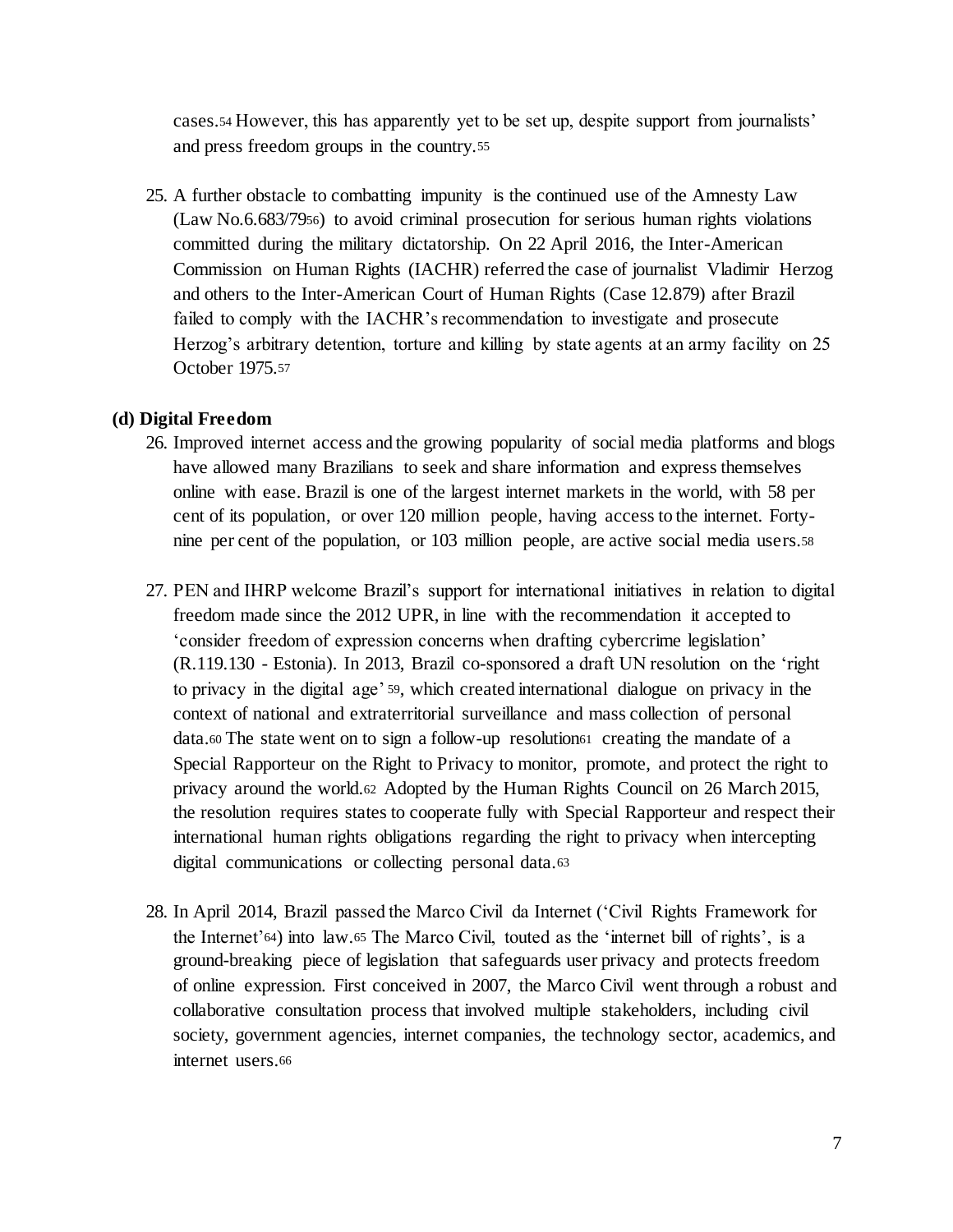- 29. While PEN and IHRP welcome the Marco Civil, they note that the law has certain shortcomings. First, it requires user data retention by Internet Service Providers (ISPs) for one year<sup>67</sup> and by application providers, including social media and video-hosting websites, for six months.<sup>68</sup> However, a court order is required to access this information.<sup>69</sup> Second, it does not protect online content and internet users from judicial censorship.<sup>70</sup> As a result, public figures and government officials have taken advantage of Brazil's broad privacy and anti-defamation laws to remove content, silence detractors, and seek damages (see Section (e) below – para. 33).
- 30. PEN and IHRP also note with concern multiple legislative attempts to curb digital rights in Brazil since the Marco Civil was passed.<sup>71</sup> As of June 2016, the Brazilian Senate was due to consider a raft of legislation proposed in  $2015$  – collectively nicknamed the 'spy bill' by critics – that would roll back key provisions of the Marco Civil.72 If passed into law, this legislation<sup>73</sup> would allow the police and other authorities to access internet user metadata and private digital communications without the need for a court order. Comments or content about other citizens, including political figures, which are deemed to be defamatory would also be criminalized.<sup>74</sup>
- 31. The judiciary has also played a key role in rolling back digital freedoms. The Marco Civil limits liability for internet intermediaries, such as ISPs, search engines, and companies that host third-party web content.<sup>75</sup> However, in March 2015, the Superior Court of Justice held that news providers can still be held accountable for third party comments on their websites and they have a duty to ensure that their platforms are not used to spread content that defames someone or violates their privacy.<sup>76</sup>
- 32. The Brazilian judiciary has also clashed with large technology companies, such as Google and Facebook, when the companies failed or refused to cooperate with requests for information. As of August 2016, the instant messaging application WhatsApp, which is extremely popular in Brazil where it has over 100 million users77, had been shut down by court order for up to 72 hours at least three times in 20 months: in December 201578, May 2016<sup>79</sup> and July 201680. Each time the suspension was justified on the ground that the company had allegedly failed to provide information related to criminal investigations. Such disruption can particularly affect journalists who often use WhatsApp to share information and communicate with sources.<sup>81</sup> Although on all three occasions the bans were overturned in 24 hours or less, such blanket blockings have a chilling effect on freedom of expression and access to information.

#### **(e) Judicial Censorship**

33. Despite the constitutional guarantee of freedom of the press82, politicians, government officials, businessmen, and celebrities have successfully used strict privacy and antidefamation laws to silence critical or unflattering stories about them. Judicial censorship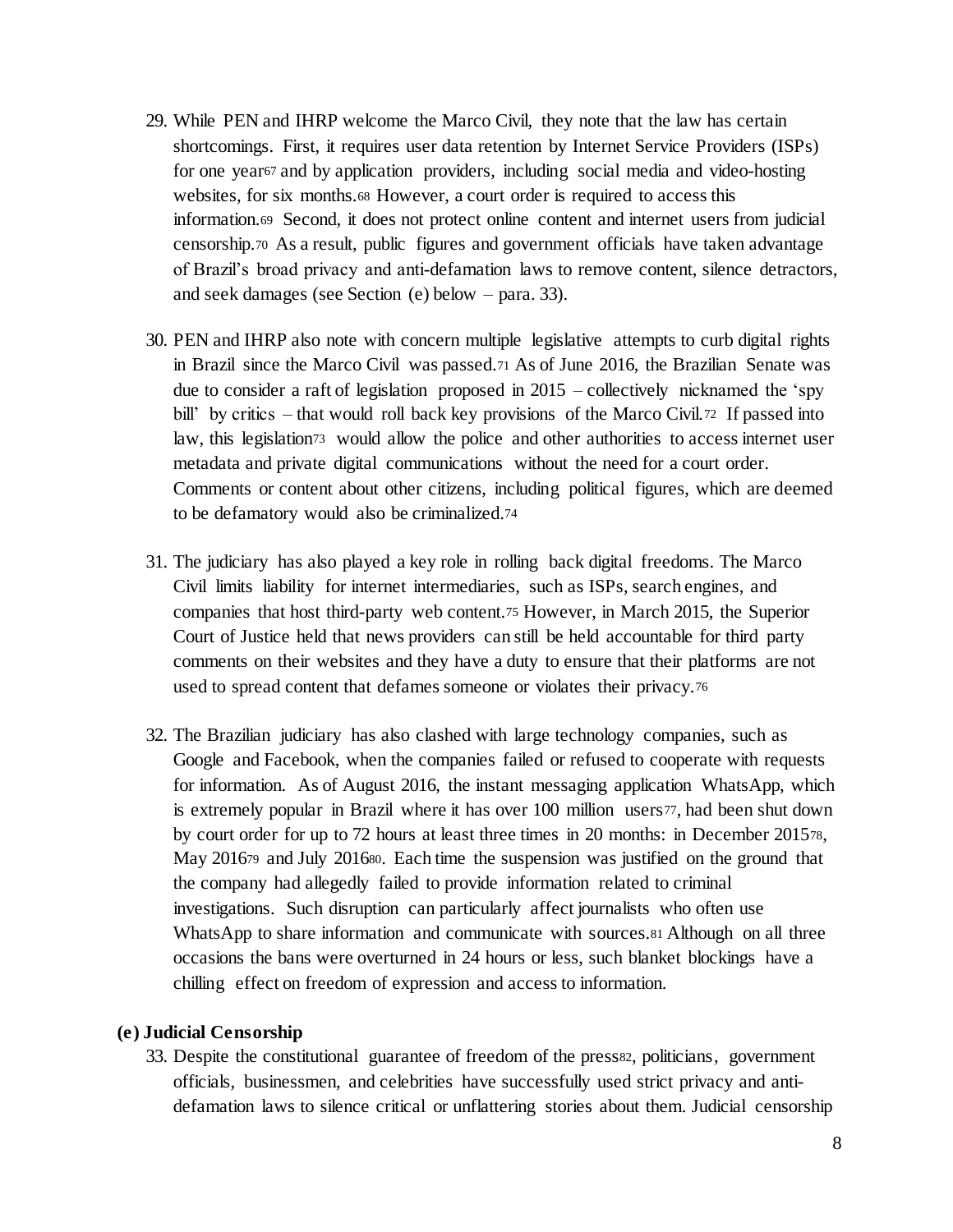of authors, journalists, media outlets, bloggers, and internet companies has become a significant barrier to freedom of expression in Brazil.

### *(i) Criminal defamation*

- 34. Defamation is still criminalized under the Brazilian Penal Code and can be prosecuted as 'defamation', 'calumny', or 'injury offending the dignity of another person'83, punishable by a prison sentence and/or a fine. Calumny (falsely accusing someone of a crime) may lead to imprisonment of between six months and two years, and a fine (Article 138). Defamation of character is punishable by between three months and one year's imprisonment and a fine (Article 139). Finally, those found guilty of 'offending the dignity of another person' may face between one and six months in prison, or a fine (Article 140). The penalties for these crimes may increase by up to a third if committed against Brazil's President, the head of state of other countries, or public officials (Article 141).
- 35. Such criminalization of defamation can have a severe impact on individual writers' ability to express themselves critically and to share information freely in Brazil, and is likely to have a chilling impact on others. For example:
	- (a) In December 2012, a high court judge in Sergipe brought civil and criminal proceedings against journalist and blogger **José Cristian Góes** for libel and defamation following the publication of a short, fictional story on his blog in May that year. Góes was convicted of criminal defamation on 4 July 2013 and was sentenced to seven months and 16 days in prison, although the sentence was later commuted to community service. Góes was also ordered to pay R\$ 30,000 (US\$ 8,566) in damages and costs. On 27 October 2013, an Appeals Court in Sergipe upheld the lower court decision; as of April 2016, a further appeal was pending before the Federal Supreme Court.
	- (b) On 6 July 2015, blogger **Paulo Cezar de Andrade Prado** (Blog do Paulinho) was arrested after he published a story claiming that the president of a local football club was hiring a coach for the club. The club president accused Prado of breaching his privacy and divulging personal information; Prado says he received this information after he joined a WhatsApp group that both men were part of. During police questioning, Prado was told that in October 2014, he had been found guilty of criminal defamation based on 2011 posts of his criticizing a prominent lawyer, and sentenced to five months and 10 days in prison. He had not been notified of the sentence. Prado was jailed immediately and released on 13 November 2015 after serving around four months of his sentence.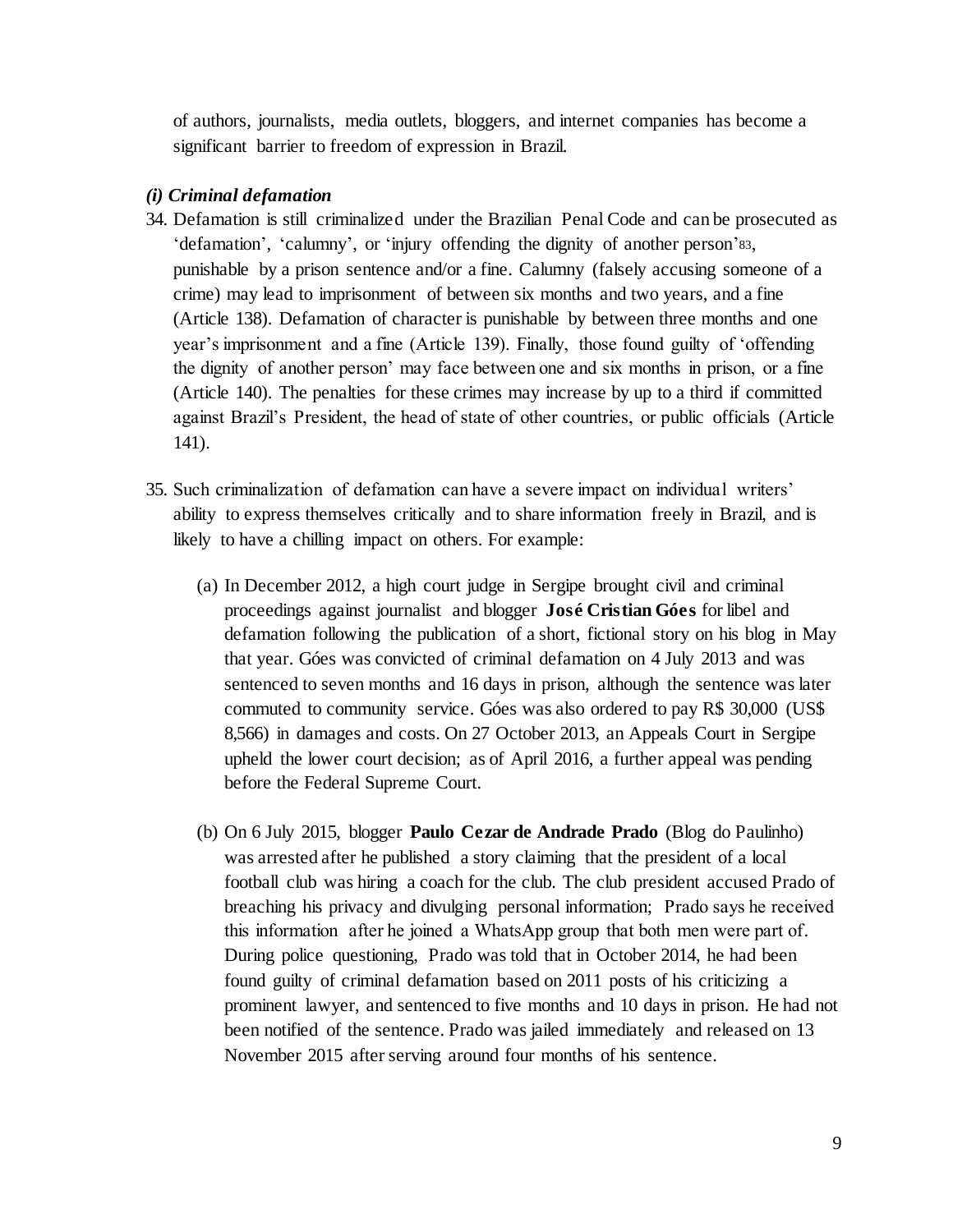#### *(ii) Unauthorized biographies*

- 36. Brazil also has strict civil privacy and anti-defamation laws, particularly under Articles 17, 18, 20, and 21 of the 2002 Civil Code. Article 17 broadly stipulates that one's name 'cannot be used by others in publications… that expose the person to public scorn, even when there is no defamatory intent.'<sup>84</sup> Article 20 stipulates that 'unless authorized or necessary to the administration of justice or the maintenance of public order, the dissemination of words or writings or the display or use of a person's image may be prohibited at his or her request regardless of any applicable damages which may ensue, if it harms the honor, good reputation or respectability of the individual, or if intended for commercial purposes.' Under Article 21 of the Civil Code, judges, upon request, are allowed to take 'necessary measures to prevent or terminate any acts' that are seen to violate an individual's private life.<sup>85</sup>
- 37. Prominent public figures have taken advantage of these provisions to block the publication of unauthorized biographies, including books, documentaries, plays, and films. The controversy came to a head in 2007 when Brazilian singer Roberto Carlos succeeded in forcing a publisher to remove an unauthorized biography of him from stores, arguing it violated his right to privacy under the Civil Code.<sup>86</sup> Subsequently, many other well-known musicians and public figures used this law to delay or block the publication of unauthorized biographies of their lives. Brazilian authors, journalists, publishers, and other free speech advocates criticized the ban as effectively amounting to unlawful censorship.<sup>87</sup>
- 38. On 10 July 2015, the Brazilian Supreme Court unanimously ruled that it was unconstitutional to require biographers to obtain prior authorization from the subject of their biographies or their families. The Court ruled in favour of the National Association of Book Publishers (ANEL), finding that the need for authorization constituted a private form of censorship and that limiting access to information restricts the right to freedom of expression. However, the Court also noted that freedom of expression is not an absolute right and biographers may still be held liable for damages if the biography offends or harms the subject or their family.<sup>88</sup>

### *(iii) Court gag orders*

39. Court orders are often sought to bar journalists from publishing or to remove published material. Journalists that fail to comply with such orders do so may be subject to penalties, such as fines, injunctions, arrest and prison sentences, often on the basis of privacy and defamation legislation<sup>89</sup> (discussed in Section (e) (i) above) and electoral laws (see Section (e) (iii) below).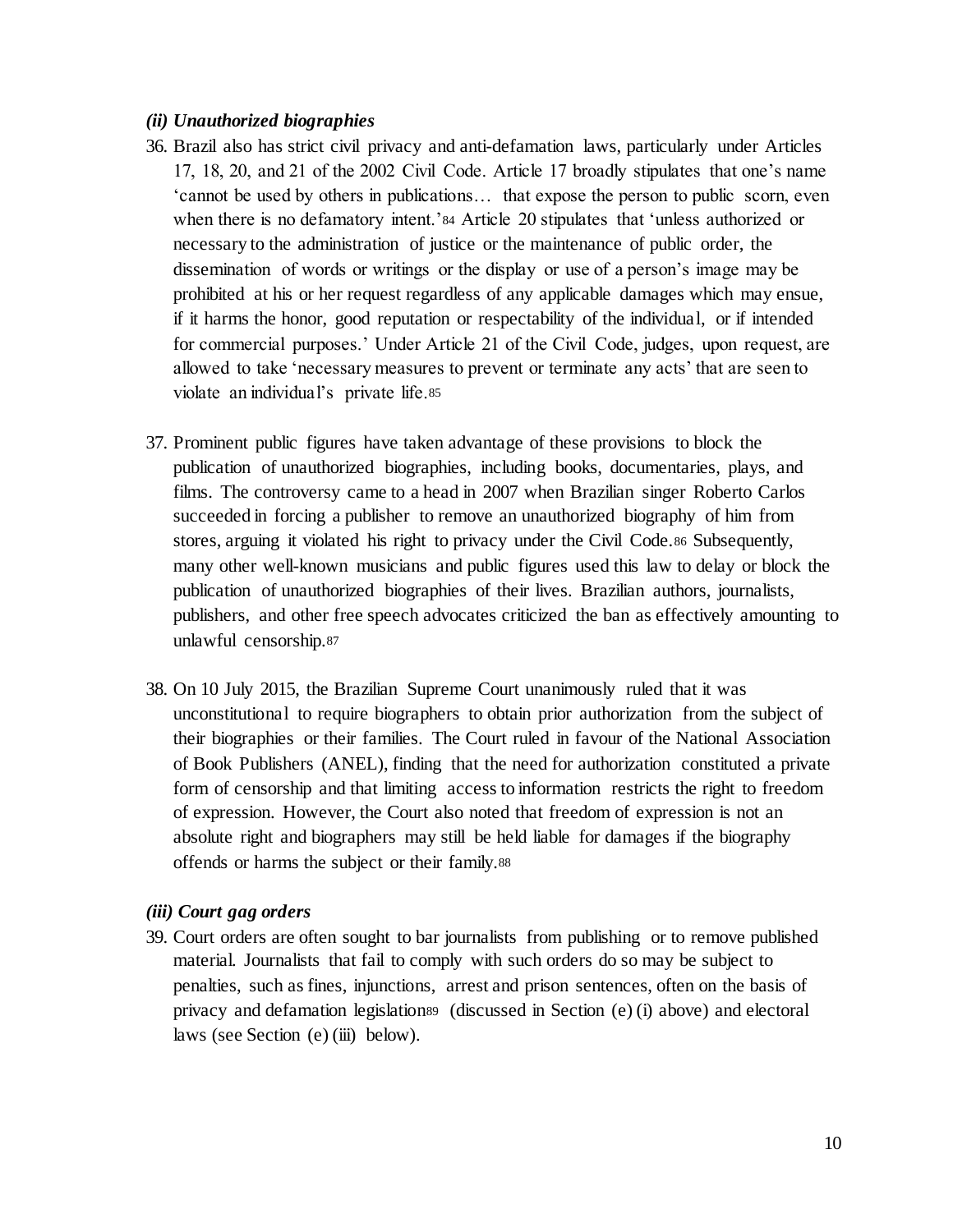- 40. Internet companies such as Google are frequently ordered to remove online content, including blogs and videos, deemed offensive to public figures. According to the biannual Google Transparency Report, Brazil is consistently among the countries that make the highest number of content removal requests, court orders obliging the company to take down hundreds of blog posts and links each year. From January to June 2015, half of these requests (50 per cent) cited defamation as the reason, followed by privacy and security (31 per cent).<sup>90</sup> A striking number of the examples of take-down requests made between 2012 and 2015 appear to have been made to protect judges, local authorities and officials and the police.<sup>91</sup>
- 41. These lawsuits and the financial costs associated with them are often used as a way to intimidate reporters and news outlets, and to stop them from criticizing prominent public figures.<sup>92</sup> Many news organizations are unable to afford the legal costs of defending themselves in courts and face exorbitant fines if found guilty. While many of the lower court decisions are eventually overturned on appeal, the appeal process is costly and may take months or even years.<sup>93</sup> This may lead led to self-censorship as some media choose to stay away from controversial topics, such as government corruption, in order to avoid legal persecution and gag orders.<sup>94</sup> In addition to muzzling political criticism, such a climate of censorship and self-censorship also hinders free reporting on sensitive issues of local and national interest, such as business dealings and the administration of public funds.
- 42. Bloggers and independent journalists are particularly disadvantaged because they often lack the financial resources or institutional backing to successfully fight such litigations, and make for easy targets.<sup>95</sup>

#### *(iv) Elections law*

- 43. Brazil has particularly restrictive limits on the publication and dissemination of content relating to elections under federal Elections Law no. 9.504.<sup>96</sup> While the law does not permit instant censorship or any form of prior censorship during free (i.e. publicly funded) electoral publicity<sup>97</sup>, it prohibits publicity that 'may degrade or ridicule candidates'<sup>98</sup> or that is 'offensive to the honour of the candidate or to morals and good customs'<sup>99</sup> in the three months before an election. Online content that violates these laws is subject to content removal requests, and journalists, bloggers, editors and the owners of publications found to be in violation of this law may potentially face fines or even prison sentences of up to four years.<sup>100</sup>
- 44. This has led to noticeable spikes in cases and content removal requests during the leadup to elections in 2012 and 2014101. In the second half of 2012, a municipal election year, Google received a total of 697 content takedown requests from Brazil; of these,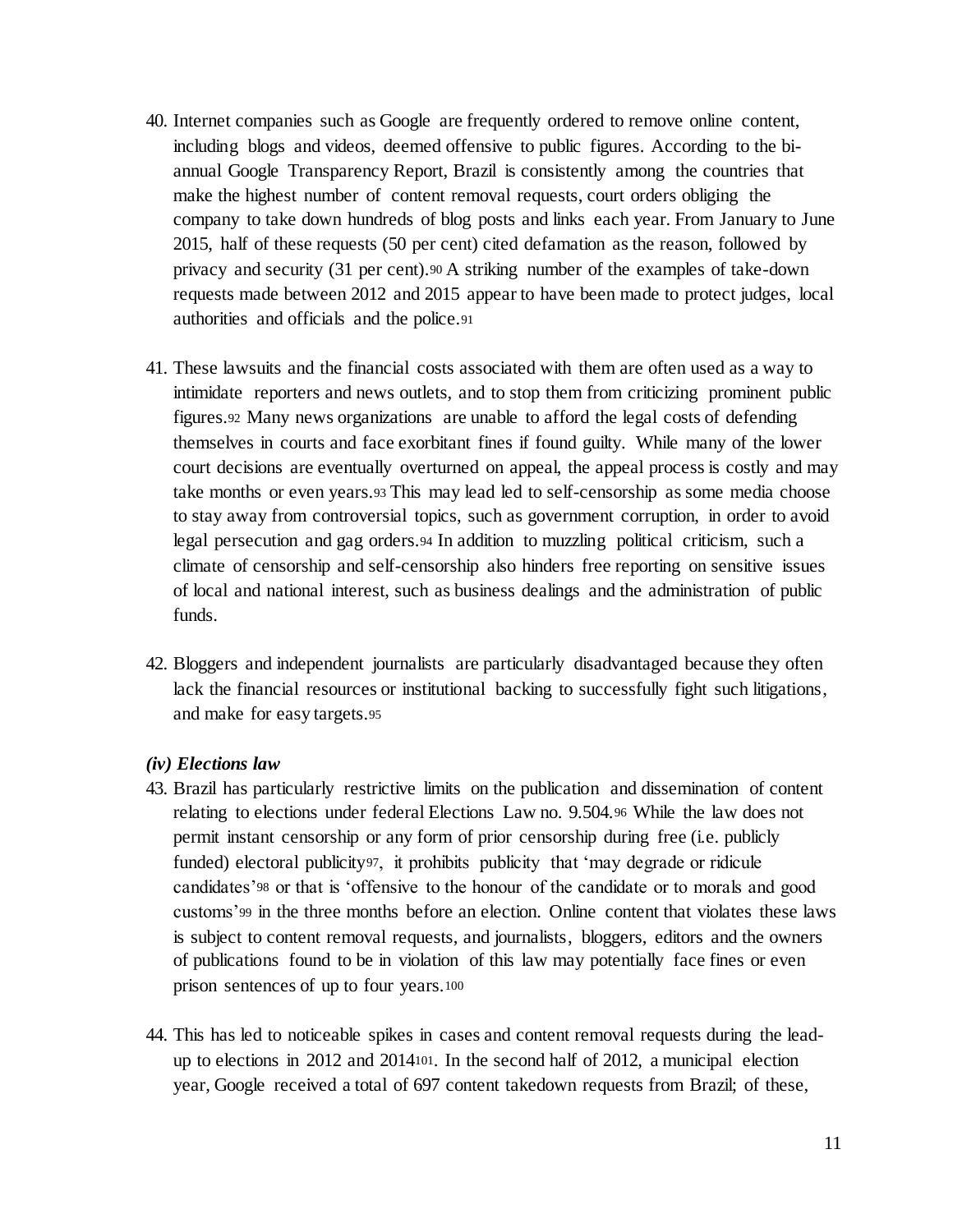235 court orders and three executive requests were related to election law violations.<sup>102</sup> During the October 2014 general elections, the electoral law was used to launch almost 200 lawsuits and to justify multiple content removal requests. In addition to issuing fines and prison sentences, courts have also blocked media outlets from publishing names and images when discussing allegations of fraud or corruption, and in at least one case, blocked a newspaper from releasing the results of a voter poll.<sup>103</sup>

### **(g) Freedom of Information**

- 45. The November 2011 federal Access to Information Law<sup>104</sup> the result of years of advocacy by journalists, NGOs and members of Congress and government – came into force in May 2012.<sup>105</sup> The law ensures public access to information from the government's legislative, executive, and judicial branches at the federal, state and municipal levels (Article 1). The law also offers access to information related to private bodies that receive public funding (Article 2), as well as information about human rights violations (Article 21).
- 46. The 'Brazil Transparency Scale'<sup>106</sup> (zero to ten) was designed by the Comptroller General of the Union (CGU107), the federal government's transparency and anticorruption body, to assess compliance with the Access to Information.<sup>108</sup> A review of the CGU's most recent report and two other studies on the implementation of the law (all covering data from 2014) concluded that, although the law represents an important step towards transparency by the federal government, much remains to be done in terms of translating this right into a reality, particularly at municipal level. According to the CGU data, 63 per cent of municipalities scored zero and 22.3 per cent a grade of one, while over 85 per cent of the cities scored zero or one. Only six states (out of 27) and seven cities scored nine or more.<sup>109</sup>
- 47. In May 2016 hours after the Senate vote for the suspension of former President Rousseff – the CGU was shut down by the interim government, which replaced it with the newly created Ministry of Transparency, Oversight and Control110.<sup>111</sup> There are serious concerns that this move may weaken the oversight system for compliance with the Access to Information Law and more generally the fight against corruption in the country.<sup>112</sup> The new Ministry will reportedly lack CGU's status as a 'Super Ministry', and therefore its autonomy and institutional capacity to control the activities of other ministries and its direct link to the Presidency.<sup>113</sup> The new Transparency Minister, Fabiano Silveira, was forced to resign weeks after his appointment in May 2016 due to allegations that he had been implicated in an attempt to undermine the investigation into the Lava Jato national corruption scandal.<sup>114</sup> This did little to allay fears that the CGU's downgrading was a political decision aimed at reducing rather than improving transparency.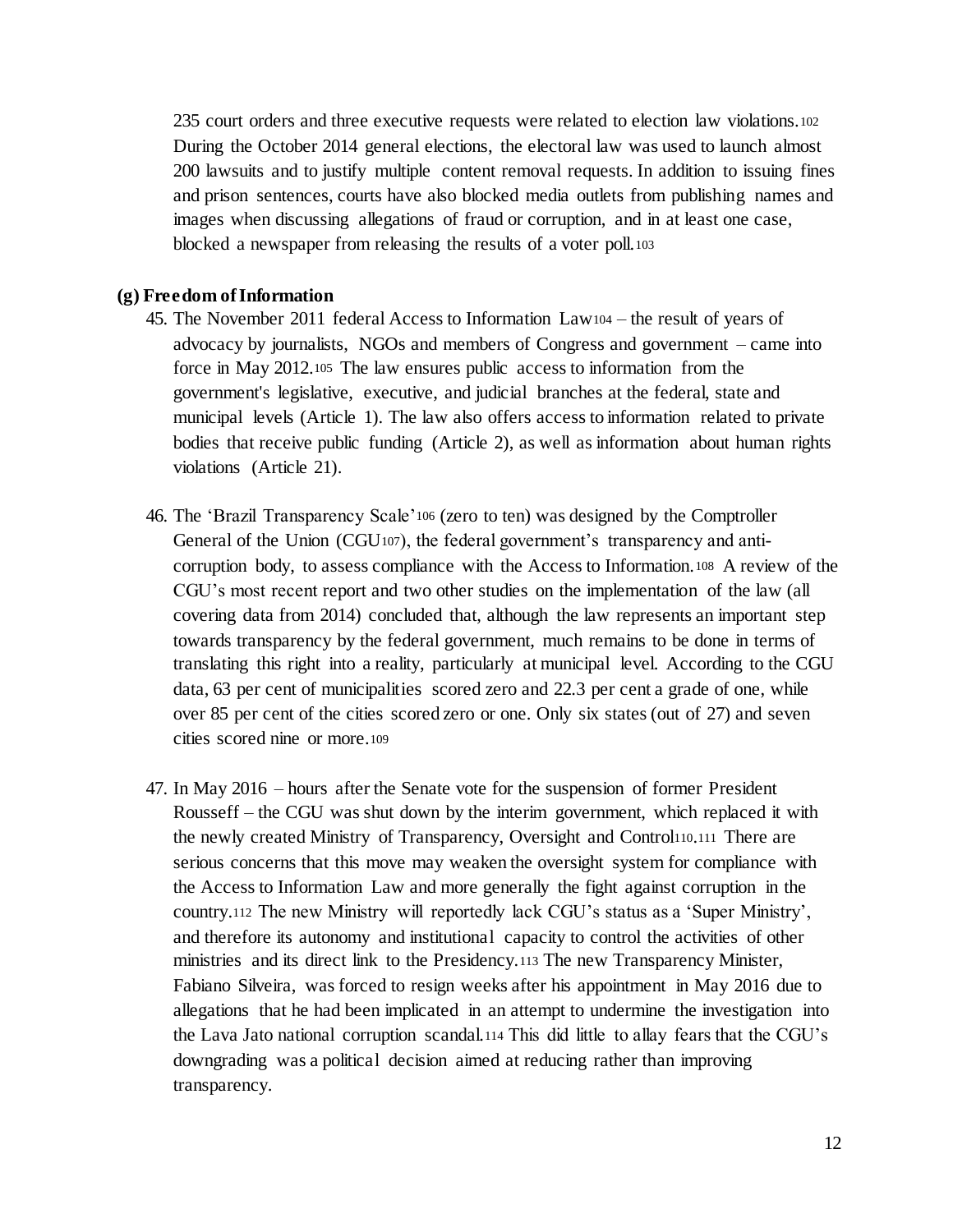48. There has been significant pressure both nationally and internationally to reinstate the CGU.<sup>115</sup> As of May 2016, some constitutional amendments proposing to strengthen the Ministry and redefine it as a permanent state body were reportedly pending before the Brazilian Congress.<sup>116</sup>

# **IV. RECOMMENDATIONS**

49. **In light of these concerns, the coalition makes the following recommendations to the**  Brazilian government:

### **1. Violence Against Journalists, Bloggers and Writers:**

Prevent violence against journalists, bloggers and writers, including killings, physical assaults, harassment, threats and intimidation, by:

- publicly condemning such attacks at all levels of the state;
- ensuring that public demonstrations are policed in such a way that allows this group to carry out their work freely;
- providing journalists, bloggers and writers at risk with effective protection.

### **2. Protection Mechanisms for Journalists and Human Rights Defenders:**

Strengthen the National Programme for the Protection of Human Rights (PPDDH) country-wide by:

- establishing a legal and regulatory framework for the PPDDH;
- expanding the PPDDH to explicitly include journalists and ensuring wide dissemination among this group;
- ensuring adequate and sustainable funding and technical capacity for the PPDDH, particularly at state level;
- fostering improved coordination between the federal and state governments in implementing the PPDDH.

### **3. Impunity for Violence against Journalists, Bloggers and Writers:**

Combat impunity for violence against this group by:

- passing legislation to ensure that crimes against this group and freedom of expression are 'federalised', so that they are investigated by federal police officials and prosecutors;
- ensuring that prompt, thorough and impartial investigations are carried out into all attacks on this group that take full account of their writing and/ or profession as a possible motive, prioritising those cases where the involvement of state or law enforcement officials is alleged;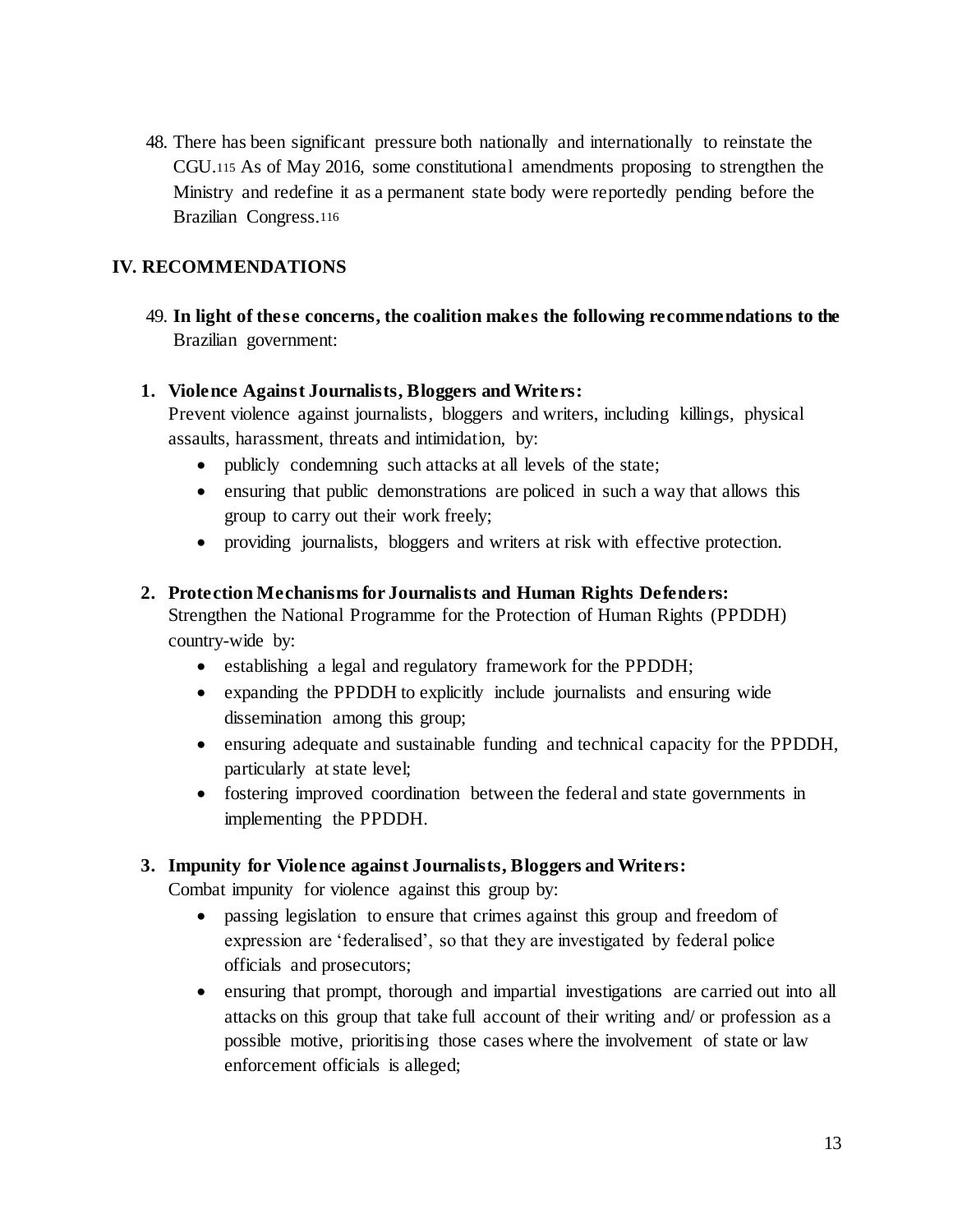- ensuring that all police officials and prosecutors responsible for investigating crimes against this group receive adequate training in order to do so, for example in human rights;
- ensuring that victims and their families have access to appropriate remedies;
- considering establishing an Observatory on Violence Against Journalists to record attacks and track the formal resolution status of these cases, led by the Ministry of Justice in conjunction with UN bodies.

# **4. Digital Freedom:**

Ensure that Brazilians can seek and share information and express themselves online freely by:

- repealing the mandatory data retention requirements under the Marco Civil;
- ensuring that the digital rights and freedoms enshrined in the Marco Civil are upheld and appropriately interpreted by the judiciary, and are not undermined by newer, more restrictive legislation.

# **5. Judicial Censorship:**

Combat the phenomenon of judicial censorship by:

- decriminalizing defamation and making it a civil offence;
- ensuring effective implementation of the July 2015 Supreme Court ruling that it is unconstitutional to require biographers to obtain prior authorization from the subject of their biographies or their families;
- limiting the use of court gag orders to bar the publication of content on matters of public interest, in particular when take-down requests directly benefit judges, local officials and law enforcement agents;
- amending the elections law to allow for free reporting on political content during the election period, and removing criminal sanctions.

# **6. Freedom of Information:**

- improve compliance with the 2011 Access to Information Law, in particular at municipal level;
- ensure that the federal oversight system for compliance with the law and more generally the fight against corruption is not weakened by the closure of the Comptroller General of the Union (CGU) and its replacement by the new Ministry of Transparency, Oversight and Control.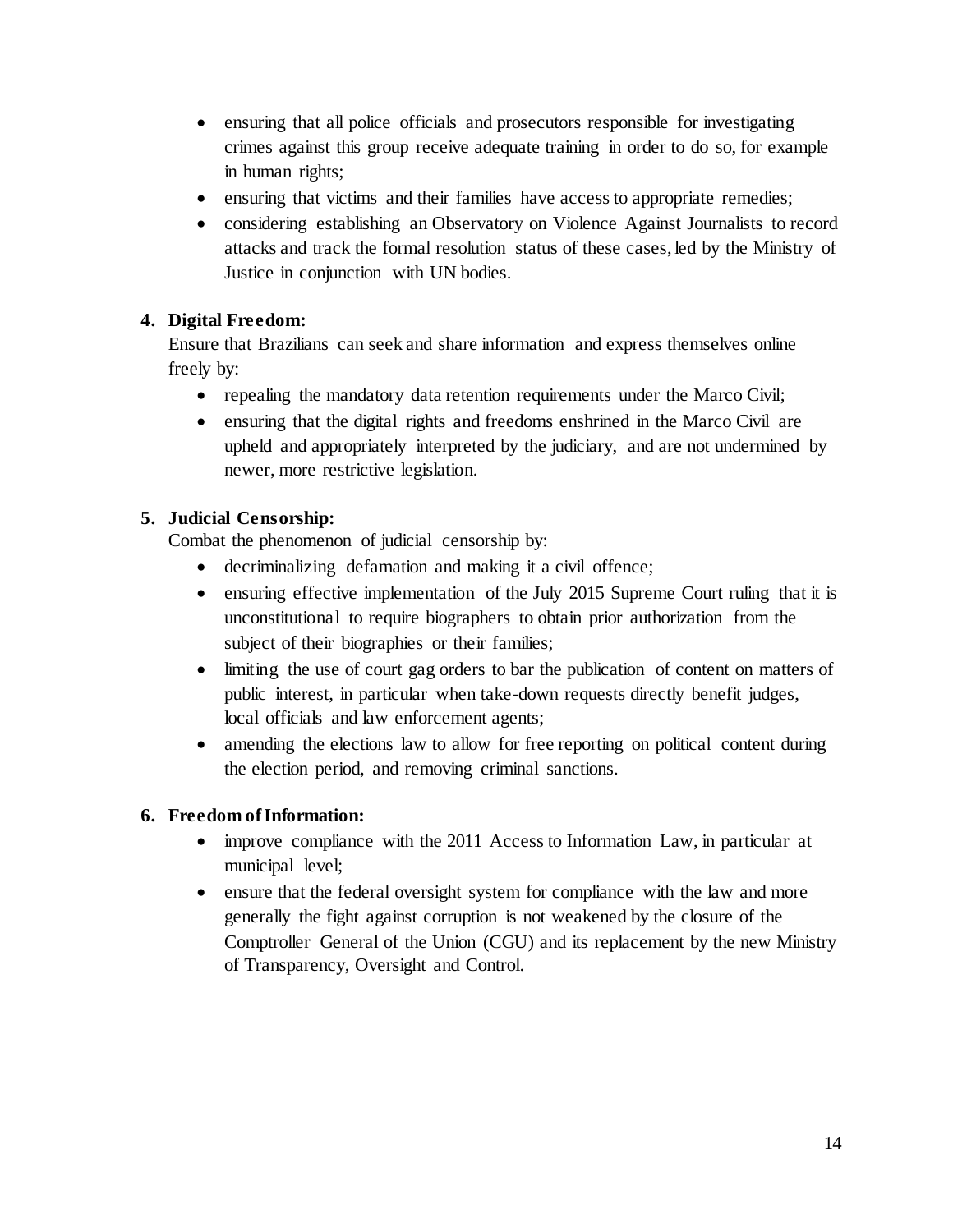<sup>3</sup> Fédération Internationale de Football Association

<sup>4</sup> **R.119.89:**'Take all necessary measures to ensure the physical integrity of journalists and human rights defenders (France)'(available at <http://www.ohchr.org/Documents/HRBodies/HRCouncil/RegularSession/Session21/A-HRC-21-11en.pdf>).

<sup>5</sup> The UN Plan of Action for Security of Journalists and the Issue of Impunity states that 'Efforts to end impunity with respect to crimes against journalists must be associated with the defence and protection of human rights defenders, more generally' (paragraph 1.5). UN, CI-12/CONF.202/6, available at:

 $\langle \text{http://www.unesco.org/news/fileadmin/MULTIMEDIA/HQ/CI/Cd/official-documents/UN-Plan-on-Safety-} \rangle$ Journalists\_EN\_UN-Logo.pdf>.

<sup>6</sup> **R.119.130**: 'Consider freedom of expression concerns when drafting cybercrime legislation (Estonia)'(available at <http://www.ohchr.org/Documents/HRBodies/HRCouncil/RegularSession/Session21/A-HRC-21-11\_en.pdf>).

<sup>7</sup> **R.119.89:** 'Take all necessary measures to ensure the physical integrity of journalists and human rights defenders (France)'(available at <http://www.ohchr.org/Documents/HRBodies/HRCouncil/RegularSession/Session21/A- $HRC-21-11$  en.pdf>).

<sup>8</sup> Presidency of the Republic, Department of Human Rights, Defense Council of Human Rights of Person, 'Working Group 'Human Rights Professionals of Communication in Brazil' created by Resolution No. 07/2012', at 9-10, available at: <http://www.sdh.gov.br/sobre/participacao-social/cddph/relatorios/relatorio-gt-comunicadores-inglesfinal>: <http://www.sdh.gov.br/sobre/participacao-social/cddph/relatorios/relatorio\_gt\_resumido>.

<sup>9</sup> Presidency of the Republic, Department of Human Rights, Defense Council of Human Rights of Person, 'Working Group 'Human Rights Professionals of Communication in Brazil' created by Resolution No. 07/2012', available at: <http://www.sdh.gov.br/sobre/participacao-social/cddph/relatorios/relatorio-gt-comunicadores-ingles-final>.

<sup>10</sup> UN General Assembly, Human Rights Council, 'Report of the Special Rapporteur on the situation of human rights defenders, Margaret Sekaggya', A/HRC/25/55/Add.3 (3 March 2014), para. 76, available at: <http://www.ohchr.org/EN/HRBodies/HRC/RegularSessions/Session25/Pages/ListReports.aspx>; Amnesty International, 'Brazil: Dangerous brew of police abuses and impunity threatens to mar World Cup'(5 June 2014), available at: <https://www.amnesty.org/en/latest/news/2014/06/brazil-dangerous-brew-police-abuses-andimpunity-threatens-mar-world-cup/>; CPJ, 'Halftime for the Brazilian press: Will justice prevail over censorship and violence?' (6 May 2014), p.5, available at: <https://cpj.org/reports/brazil2014-english.pdf>; Amnesty International, 'Amnesty International report  $2014/15$ : the state of the world's human rights<sup>3</sup> (25 February 2015), pp. 82-83, available at: <https://www.amnesty.org/en/documents/pol10/0001/2015/en/>.

<sup>11</sup> Freedom House, 'Freedom of the Press 2015 – Brazil', available at: <https://freedomhouse.org/report/freedompress/2015/brazil>.

12 Human Rights Watch, 'World Report 2015: Brazil – Events of 2014', available at: <https://www.hrw.org/worldreport/2015/country-chapters/brazil>

<sup>13</sup> UN, CI-12/CONF.202/6, 'The UN Plan of Action for Security of Journalists and the Issue of Impunity', available at: <http://www.unesco.org/new/fileadmin/MULTIMEDIA/HQ/CI/CI/pdf/official\_documents/UN-Plan-on-Safety-Journalists\_EN\_UN-Logo.pdf>.

<sup>14</sup> CPJ, 'Halftime for the Brazilian press: Will justice prevail over censorship and violence?'(6 May 2014), p. 10, available at: <https://cpj.org/reports/brazil2014-english.pdf>.

<sup>15</sup> **R.119.82**: 'Ensure the protection of human rights defenders, notably the leaders of indigenous communities fighting for their rights (Switzerland)'; **R.119.83**: 'Consider the development of a comprehensive policy to address

l <sup>1</sup> The Brazilian Constitution offers strong constitutional guarantees of freedom of expression under Article 5, including free expression of thought (IV) and of intellectual, scientific, artistic and other communications activities, independently of censorship or license (IX). Biblioteca Digital da Câmara dos Deputados, 'Constitution of the Federative Republic of Brazil' (2010), available at: <**http://english.tse.jus.br/arquivos/federal-constitution**> (English translation).

<sup>2</sup> Brazil is bound by international obligations regarding the right to freedom of expression. Under Article 19 of the Universal Declaration on Human Rights, which is non-binding but widely accepted as customary international law, everyone has the right to freedom of expression and to seek and impart information and ideas through media (available at <http://www.un.org/en/universal-declaration-human-rights/>). Article 19 of the International Covenant on Civil and Political Rights (ICCPR), which was ratified by Brazil in 1992, also guarantees this right (available at:

http://www.ohchr.org/EN/ProfessionalInterest/Pages/CCPR.aspx). Brazil is also a signatory of the American Convention on Human Rights, Article 13 of which safeguards the right to freedom of thought and expression as well as prohibiting the government from indirectly restricting this right by impeding the circulation of ideas and opinions (available at: <https://www.oas.org/dil/treaties\_B-32\_American\_Convention\_on\_Human\_Rights.htm>).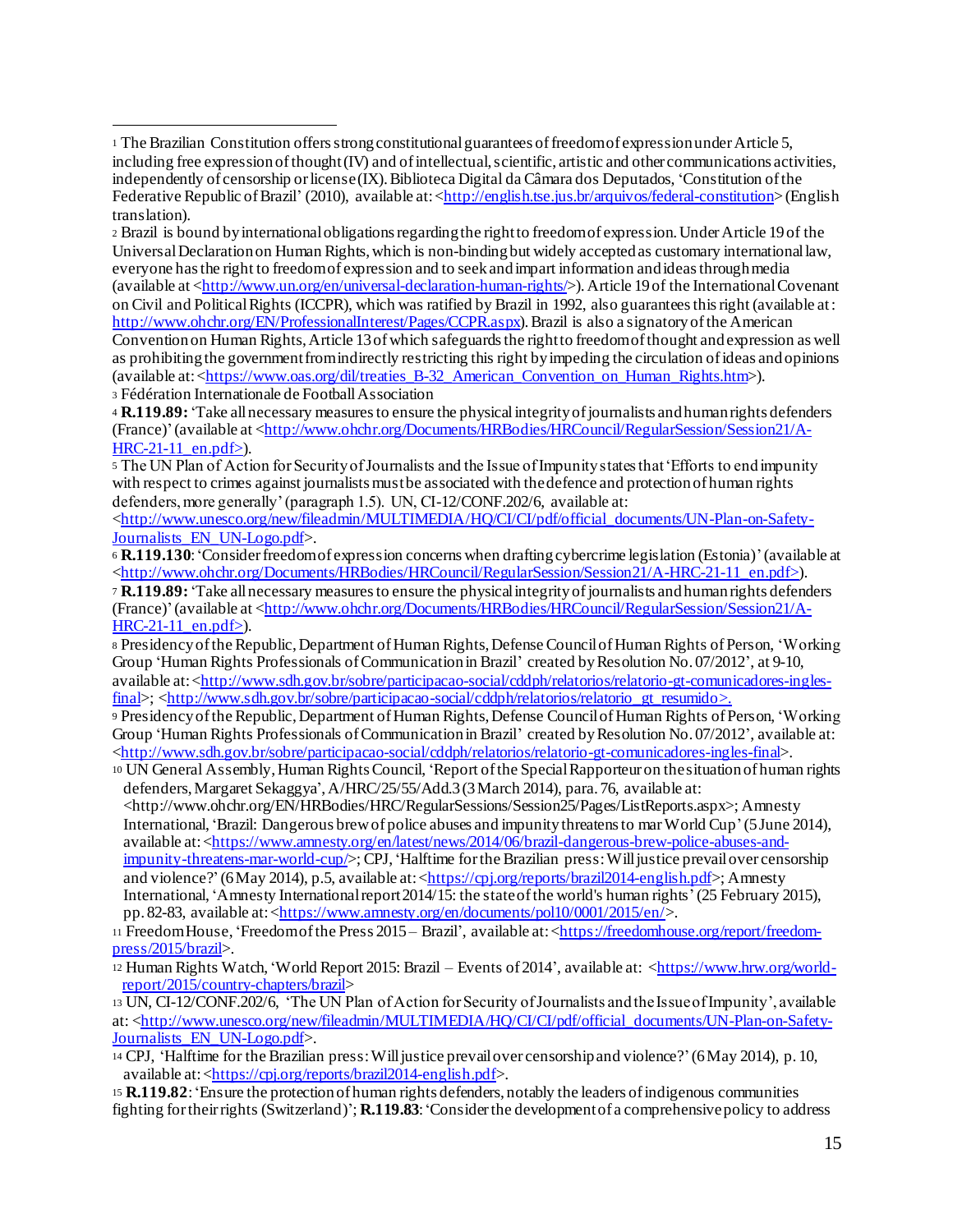l the problem of human rights violations against its defenders founded on strategies for strengthening the independence of the judiciary and increasing the awareness of the population and public authorities as to the important role of these defenders (Timor-Leste)'; **R.119.84**: 'Ensure adequate safeguards are in place to ensure protection of human rights defenders, including those working within indigenous communities (United Kingdom)';

**R.119.85**: 'Increase funding to provide human rights advocates with adequate protection (Australia)'; **R.119.87**: 'Respect the rights of Human Rights Defenders and protect them in their everyday struggle (Poland)'; **R.119.88**: 'Intensify efforts for the security of human rights defenders and reinforce cooperation with all stakeholders, in particular, the states and military police (Czech Republic)'(available at

<http://www.ohchr.org/Documents/HRBodies/HRCouncil/RegularSession/Session21/A-HRC-21-11\_en.pdf>). <sup>16</sup> **R.119.89**: 'Take all necessary measures to ensure the physical integrity of journalists and human rights defenders (France)' (available at <http://www.ohchr.org/Documents/HRBodies/HRCouncil/RegularSession/Session21/A- $HRC-21-11$  en.pdf>).

<sup>17</sup> **R.119.80**: 'Pass legislation, without undue delay, to confirm the official status of the National Programme for the Protection of Human Rights Defenders, and give priority to its wide implementation (Norway)'; **R.119.81**: 'Ensure that the National Programme for the Protection of Human Rights Defenders be implemented in all states of the nation (Spain)'; **R.119.86**: 'Adopt a law to confirm the official status of the national programme for the protection of human rights defenders (Belgium)' (available at

<http://www.ohchr.org/Documents/HRBodies/HRCouncil/RegularSession/Session21/A-HRC-21-11\_en.pdf>). 18 Programa Nacional de Proteção a Defensores de Direitos Humanos

<sup>19</sup> Protection International, 'Focus 2014 – Public Policies for the Protection of HRDs: Latest Trends'(2014), p.15, available at: <http://protectioninternational.org/wp-content/uploads/2015/01/focus-2014-inglés-interactiva.pdf>; Decree No. 6,044 established the National Policy for the Protection of Human Rights Defenders. Decreto  $N^{\circ}$  6.044, de 12 de fevereiro de 2007, Presidência da República, Casa Civil, Subchefia para Assuntos Jurídicos, available at <http://www.planalto.gov.br/ccivil\_03/\_Ato2007-2010/2007/Decreto/D6044.htm>.

<sup>20</sup> Secretaria Especial de Direitos Humanos, Ministério da Justiça e Cidadania (http://www.sdh.gov.br/).

<sup>21</sup> Protection International, 'Focus 2014 – Public Policies for the Protection of HRDs: Latest Trends'(2014), p.15, available at: <http://protectioninternational.org/wp-content/uploads/2015/01/focus-2014-inglés-interactiva.pdf>. <sup>22</sup> See SDH website, available at: <http://www.sdh.gov.br/assuntos/combates-as-violacoes/programas/defensoresdos-direitos-humanos-1>.

<sup>23</sup> In a letter to the Inter American Commission on Human Rights (IACHR) dated 29 March 2013, the Brazilian State reiterated that it 'is willing to discuss and adopt broader measures to protect journalists [...] threatened for reasons associated with the free exercise of their activities.'IACHR, 'Violence against journalists and media workers: Inter-American standards and national practices on prevention, protection and prosecution of perpetrators' (31 December 2013), para. 139, available at:

<http://www.oas.org/en/iachr/expression/docs/reports/2014\_04\_22\_Violence\_WEB.pdf>.

<sup>24</sup> IACHR, 'Violence against journalists and media workers: Inter-American standards and national practices on prevention, protection and prosecution of perpetrators'(31 December 2013), para. 132, available at: <http://www.oas.org/en/iachr/expression/docs/reports/2014\_04\_22\_Violence\_WEB.pdf>.

<sup>25</sup> Bahia, Ceará,Espírito Santo, Minas Gerais, Pernambuco, Rio de Janeiro and Rio Grande do Sul. <sup>26</sup> According to the SDH website; it is not clear when this was last updated. Available at:

<http://www.sdh.gov.br/assuntos/combates-as-violacoes/programas/defensores-dos-direitos-humanos-1>.

<sup>27</sup> U.S. Department of State – Bureau of Democracy, Human Rights, and Labor, '2014 Human Rights Reports: Brazil' (25 June 2015), available at: <http://www.state.gov/j/drl/rls/hrrpt/2014/wha/236670.htm>; Terra de Direitos, 'Challenges of the Human Rights Programme for the Protection of Human Rights Defenders'(18 June 2015),

available at: <http://terradedireitos.org.br/en/2015/06/18/terra-de-direitos-entrega-documento-sobre-situacao-dosdireitos-humanos-nos-brasil-para-relator-especial-da-onu/>.

<sup>28</sup> Bahia, Espírito Santo, Minas Gerais, Pernambuco and Rio Grande do Sul.

<sup>29</sup> Ceará, Pará and Rio de Janeiro.

<sup>30</sup> Terra de Direitos, 'Challenges of the Human Rights Programme for the Protection of Human Rights Defenders' (18 June 2015), available at: <http://terradedireitos.org.br/en/2015/06/18/terra-de-direitos-entrega-documento-sobresituacao-dos-direitos-humanos-nos-brasil-para-relator-especial-da-onu/>.

<sup>31</sup> International Service for Human Rights (ISHR), 'Brazil: Protect human rights defenders working on corporate accountability' (12 June 2015), available at: <http://www.ishr.ch/news/brazil-protect-human-rights-defendersworking-corporate-accountability>; Protection International, 'Focus 2014 – Public Policies for the Protection of HRDs: Latest Trends' (2014), available at: <http://protectioninternational.org/wp-content/uploads/2015/01/focus-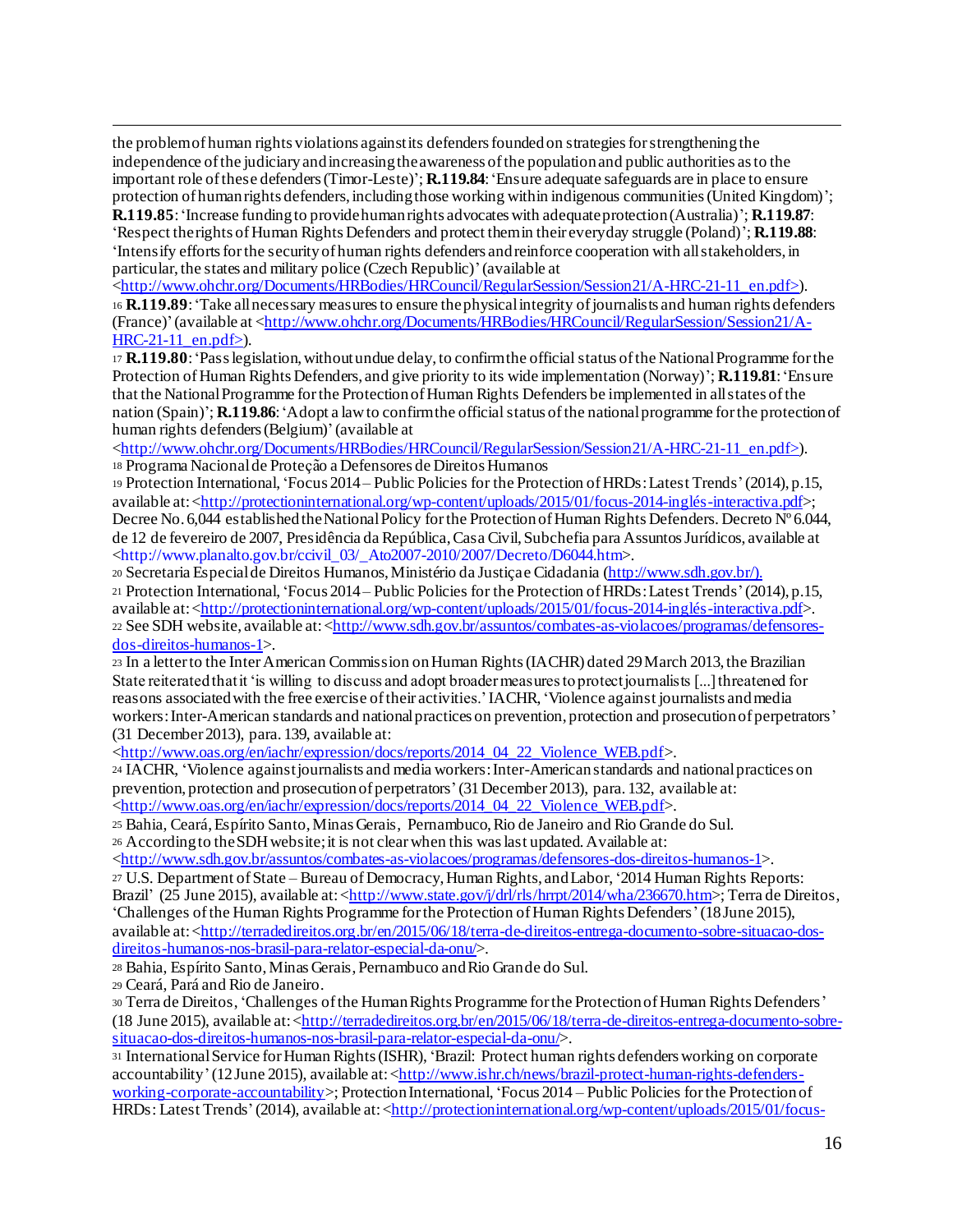l 2014-inglés-interactiva.pdf>; UN General Assembly, Human Rights Council, 'Implementation of General Assembly Resolution 60/251 of 15 March 2006 Entitled 'Human Rights Council'', A/HRC/4/37/Add.2 (19 December 2006); Amnesty International, 'Brazil 2015/2016', available at:

<https://www.amnesty.org/en/countries/americas/brazil/report-brazil/>.

<sup>32</sup> Protection International, 'Focus 2014 – Public Policies for the Protection of HRDs: Latest Trends'(2014), available at: <http://protectioninternational.org/wp-content/uploads/2015/01/focus-2014-inglés-interactiva.pdf>. 33 Presidência da República, Casa Civil, Decreto  $N^{\circ}$  6.044, de 12 de Fevereiro de 2007, available at:

<http://www.planalto.gov.br/ccivil\_03/\_Ato2007-2010/2007/Decreto/D6044.htm> (in Portuguese).

<sup>34</sup> IACHR, 'Violence against journalists and media workers: Inter-American standards and national practices on prevention, protection and prosecution of perpetrators'(31 December 2013), available at:

<http://www.oas.org/en/iachr/expression/docs/reports/2014\_04\_22\_Violence\_WEB.pdf>; Amnesty International, 'Brazil 2015/2016', available at: <https://www.amnesty.org/en/countries/americas/brazil/report-brazil/>; Terra de Direitos, 'Challenges of the Human Rights Programme for the Protection of Human Rights Defenders'(18 June 2015), available at: <http://terradedireitos.org.br/en/2015/06/18/terra-de-direitos-entrega-documento-sobre-situacaodos-direitos-humanos-nos-brasil-para-relator-especial-da-onu/>.

<sup>35</sup> National Bill no. 4575/2009; Câmara Dos Deputados, 'Req 3682/2011 -> PL 4575/2009', available at: <http://www.camara.gov.br/proposicoesWeb/fichadetramitacao?idProposicao=526337> (in Portuguese); Terra de Direitos, 'Human Rights Defenders in Brazil' (June 2015), available at: <http://terradedireitos.org.br/wpcontent/uploads/2015/10/Untitled-1.pdf>.

36 Terra de Direitos, 'Human Rights Defenders in Brazil' (June 2015), available at: <http://terradedireitos.org.br/wpcontent/uploads/2015/10/Untitled-1.pdf>; IACHR, 'Violence against journalists and media workers: Inter-American standards and national practices on prevention, protection and prosecution of perpetrators'(31 December 2013), available at: <http://www.oas.org/en/iachr/expression/docs/reports/2014\_04\_22\_Violence\_WEB.pdf>; SMDH, Article 19 et al, Official Letter No. JG/31/2016, 'Ref: Worsening of human rights defenders (HRDs) situation in Brazil and crisis in the country's protection policy of HRDs' (8 March 2016), available at:

<https://smdhvida.files.wordpress.com/2016/04/informe-situacao-defensores-2016-onu-defensores-ing-1-1.pdf>. <sup>37</sup> Presidency of the Republic, Department of Human Rights, Defense Council of Human Rights of Person,

'Working Group 'Human Rights Professionals of Communication in Brazil' created by Resolution No. 07/2012', page 39, available at: <http://www.sdh.gov.br/sobre/participacao-social/cddph/relatorios/relatorio-gtcomunicadores-ingles-final>.

<sup>38</sup> Ibid., page 42

<sup>39</sup> Ibid., page 44.

<sup>40</sup> CPJ, 'Halftime for the Brazilian press: Will justice prevail over censorship and violence?'(6 May 2014), p. 7, available at: <https://cpj.org/reports/brazil2014-english.pdf>

41 Freedom House, 'Freedom of the Press 2015 – Brazil', available at: <https://freedomhouse.org/report/freedompress/2015/brazil>; OHCHR – South America Regional Office, 'OHCHR condemns violence against journalists in Brazil' (8 June 2015), available at: <<u>http://acnudh.org/en/ohchr-condem</u>ns-violence-against-journalists-in-brazil/>. <sup>42</sup> **R.119.31**: 'Pay particular attention to seek even more effective results in the implementation of policies addressing the following issues: protection of the rights and promotion of the socio-economic situation of indigenous peoples and Afro-descendent Quilombo communities; access to justice and combating impunity; extrajudicial executions, torture in detention and; protection of human rights defenders (Cape Verde)'; **R.119.59**: 'Establish measures for greater accountability to prevent loss of life (Namibia)'; **R.119.79**: 'Adopt a policy of taking an explicit and published decision on instituting a federal investigation and prosecution in all cases involving violence against human rights defenders (Netherlands)'; **R.119.120**: 'Ensure that all killings by law enforcement personnel are properly registered and thoroughly, independently investigated (Slovakia)'; **R.119.122**: 'Ensure that all members of the police and prison officers that commit human rights violations and abuses, such as torture and illtreatment, are held accountable (Czech Republic)'; **R.119.123**: 'Effectively fight against arbitrary and on-duty police killings, in particular by creating a strong framework for impartial investigation (Germany)'; **R.119.121**: 'Combat impunity on crimes against judges by creating a protection system for judges under threat (United States)';

**R.119.124**: 'Continue working for the strengthening of the process of truth-seeking (Paraguay)' <sup>43</sup> Domingos Sávio Brandão Lima Júnior(killed 30 September 2002, convictionsin 2013), Francisco Gomes de Medeiros (killed 18 October 2010, convictions in 2015), Edinaldo Filgueira (killed 15 June 2011, convictions in 2013, Décio Sá (23 April 2012, convictions in 2014-2016) and Rodrigo Neto de Faria (8 March 2013, convictions in 2014-15) (available at <http://www.ohchr.org/Documents/HRBodies/HRCouncil/RegularSession/Session21/A-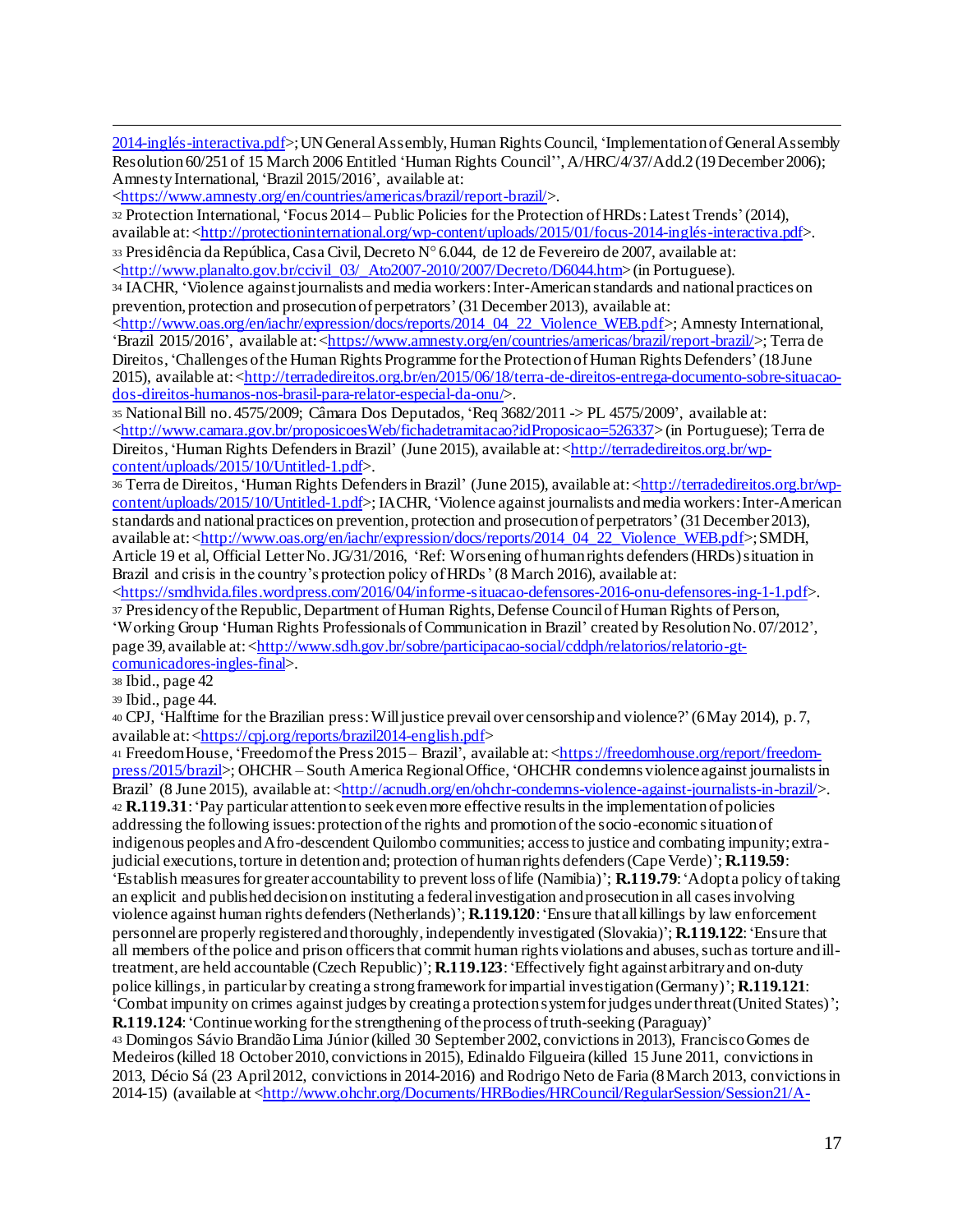l HRC-21-11  $en.pdf$ . (available at

<http://www.ohchr.org/Documents/HRBodies/HRCouncil/RegularSession/Session21/A-HRC-21-11\_en.pdf>).

<sup>44</sup> Domingos Sávio Brandão Lima Júnior(killed 30 September 2002, convictionsin 2013) and Rodrigo Neto de Faria (8 March 2013, convictions in 2014-15).

<sup>45</sup> Presidência da República, Casa Civil, Subchefia para Assuntos Jurídicos, Emenda Constitucional Nº 45, de 30 de Dezembro de 2004, available at: <http://www.planalto.gov.br/ccivil\_03/Constituicao/Emendas/Emc/emc45.htm>. <sup>46</sup> CPJ, 'Halftime for the Brazilian press: Will justice prevail over censorship and violence?'(6 May 2014), available

at: <https://cpj.org/reports/brazil2014-english.pdf>; IFEX, 'Human Rights Secretariat in Brazil proposes actions to increase the safety of journalists'(21 March 2014), available at:

<https://www.ifex.org/brazil/2014/03/21/proposal\_human\_rights/>.

<sup>47</sup> IFEX, 'Human Rights Secretariat in Brazil proposes actions to increase the safety of journalists'(21 March 2014), available at:  $\langle \frac{httDS}{www} \cdot \frac{flex.org/brax}{2014/03/21/proposal} \rangle$  human rights/>.

48 Journalist Henrique Barbosa, 15 December 2015 (see: <**http://henriquebarbosa.com/ministerio-da-justica-e**policia-federal-vao-investigar-agressao-de-eduardo-monteiro-a-jornalista/>).

<sup>49</sup> Presidency of the Republic, Department of Human Rights, Defense Council of Human Rights of Person, 'Working Group 'Human Rights Professionals of Communication in Brazil' created by Resolution No. 07/2012', p. 14, available at: <http://www.sdh.gov.br/sobre/participacao-social/cddph/relatorios/relatorio-gt-comunicadoresingles-final>.

50 CPJ, 'Getting Away with Murder' (8 October 2015), available at: <https://cpj.org/reports/2015/10/impunityindex-getting-away-with-murder.php>.

<sup>51</sup> IFEX, 'Human Rights Secretariat in Brazil proposes actions to increase the safety of journalists'(21 March 2014), available at: <https://www.ifex.org/brazil/2014/03/21/proposal\_human\_rights/>.

<sup>52</sup> Presidency of the Republic, Department of Human Rights, Defense Council of Human Rights of Person,

'Working Group 'Human Rights Professionals of Communication in Brazil' created by Resolution No. 07/2012', p. 14, available at: <http://www.sdh.gov.br/sobre/participacao-social/cddph/relatorios/relatorio-gt-comunicadoresingles-final>; Câmera dos Deputados, projecto de lei, available at:

 $\langle \frac{http://www.camara.gov.br/proposicoesWeb/prop_mostrarintegra;jsessionid=5DAA97DC92C2C284C701152EE05$ 190D9.proposicoesWeb1?codteor=859758&filename=PL+1078/2011>.

<sup>53</sup> Câmera dos Deputados, Projeto de Lei PL 1078/2011, available at:

http://www.camara.gov.br/proposicoesWeb/fichadetramitacao?idProposicao=498538

<sup>54</sup> Presidency of the Republic, Department of Human Rights, Defense Council of Human Rights of Person,

'Working Group 'Human Rights Professionals of Communication in Brazil' created by Resolution No. 07/2012', p. 39, available at: <http://www.sdh.gov.br/sobre/participacao-social/cddph/relatorios/relatorio-gt-comunicadoresingles-final>.

<sup>55</sup> Reporters Without Borders, ''Some wins don't deserve medals'-RSF's Rio Olympics campaign' (3 August 2016), available at: <https://rsf.org/en/news/some-wins-dont-deserve-medals-rsfs-rio-olympics-campaign>;

*Journalism in the Americas – The University of Texas at Austin* (21 January 2016), available at:

<https://knightcenter.utexas.edu/blog/00-16597-violence-against-journalists-increases-brazil-report-says-theresprogress-against-impu>.

<sup>56</sup> Câmera dos Deputados, LeiNº 6.683, de 28 de agosto de 1979, available at:

<http://www2.camara.leg.br/legin/fed/lei/1970-1979/lei-6683-28-agosto-1979-366522-norma-pl.html>.

<sup>57</sup> Organization of American States (OAS), 'IACHR Takes Case Involving Brazil to the Inter-American Court'(5 May 2016), available at: <http://www.oas.org/en/iachr/media\_center/PReleases/2016/061.asp>.

<sup>58</sup> Simon Kemp, 'Digital in 2016', *We are Social*(27 January 2016), available at:

<http://wearesocial.com/uk/special-reports/digital-in-2016>, slides 95 and103.

<sup>59</sup> UN General Assembly, 'Brazil and Germany: draft resolution, The right to privacy in the digital age', A/C.3/68/L.45 (1 November 2013), available at:

<http://www.un.org/ga/search/view\_doc.asp?symbol=A/C.3/68/L.45>. <sup>60</sup> OHCHR, 'The Right to Privacy in the Digital Age', available at:

<http://www.ohchr.org/EN/Issues/DigitalAge/Pages/DigitalAgeIndex.aspx>; Human Rights Watch, 'Brazil as the

Global Guardian of Internet Freedom?'(13 February 2015), available at:

<https://www.hrw.org/news/2015/02/13/brazil-global-guardian-internet-freedom>.

61 UN General Assembly, Human Rights Council, '... The right to privacy in the digital age', A/HRC/28/L.27 (24 March 2015), available at: <http://www.un.org/ga/search/view\_doc.asp?symbol=A/HRC/28/L.27>.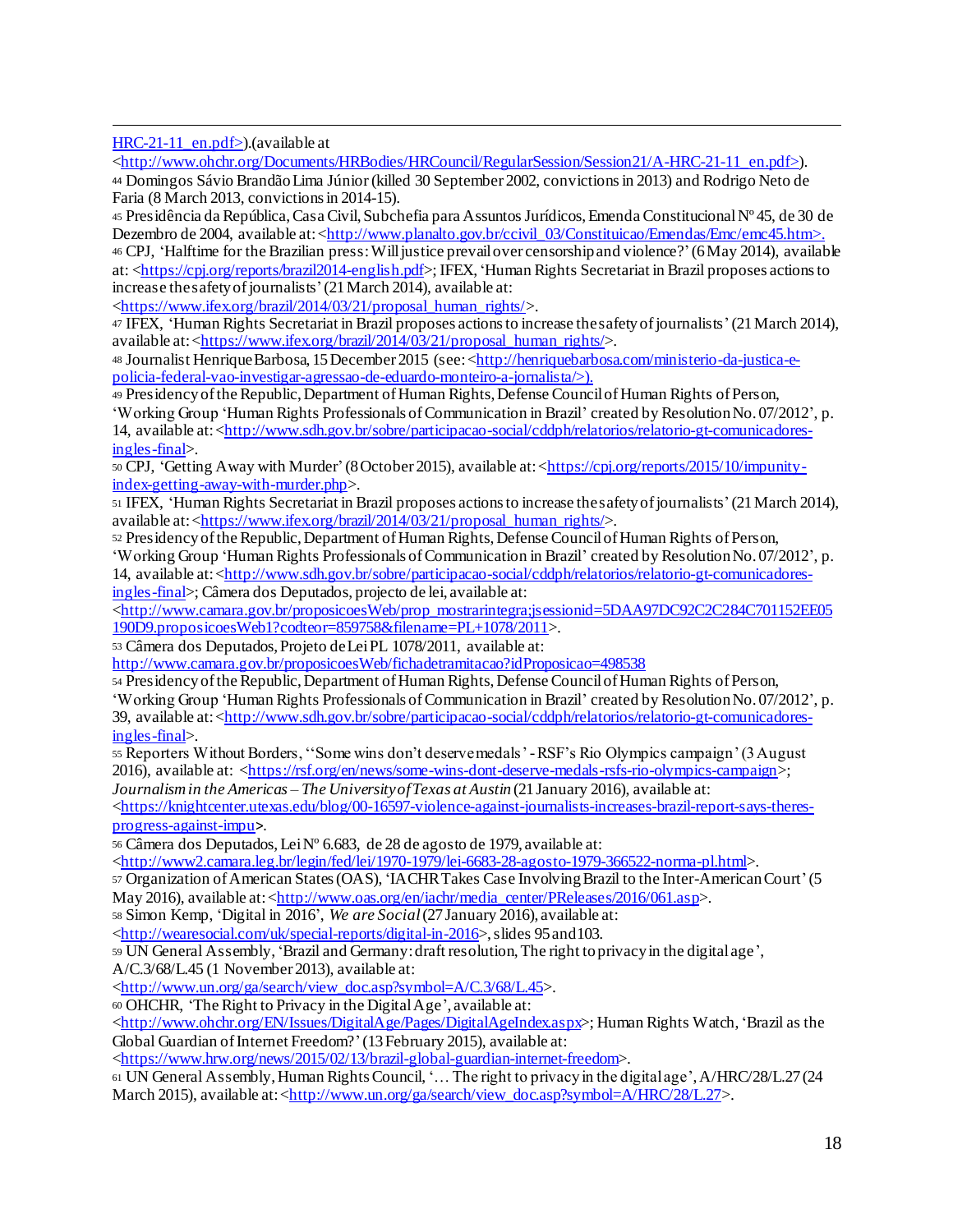l <sup>62</sup> OHCHR, 'Human Rights Council creates mandate of Special Rapporteur on the right to privacy'(26 March 2015), available at:

<http://www.ohchr.org/EN/NewsEvents/Pages/DisplayNews.aspx?NewsID=15763&LangID=E>; OHCHR, 'The Right to Privacy in the Digital Age', available at:

<http://www.ohchr.org/EN/Issues/DigitalAge/Pages/DigitalAgeIndex.aspx>; UN General Assembly, Human Rights Council, '… The right to privacy in the digital age', A/HRC/28/L.27 (24 March 2015), available at: <https://www.privacyinternational.org/sites/default/files/SR%20resolution.pdf>

<sup>63</sup> UN General Assembly, Human Rights Council, '… The right to privacy in the digital age', A/HRC/28/L.27 (24 March 2015), available at: <http://www.un.org/ga/search/view\_doc.asp?symbol=A/HRC/28/L.27>; OHCHR, 'The Right to Privacy in the Digital Age', available at:

<http://www.ohchr.org/EN/Issues/DigitalAge/Pages/DigitalAgeIndex.aspx>.

<sup>64</sup> English translation provided in: João Carlos Magalhães, 'Critically Imagining Internet Governance: A Content Analysis of the *Marco Civil da Internet* Public Consultation', *Media@LSE MSc Dissertation Series*(2015), p. 1, available at: <http://www.lse.ac.uk/media@lse/research/mediaWorkingPapers/MScDissertationSeries/2014/Joao-Carlos-Magalhaes-Dissertation.pdf>.

<sup>65</sup> Presidência da República, Casa Civil, Subchefia para Assuntos Jurídicos, Lei No. 12.965, de 23 de abril de 2014, available at: <http://www.planalto.gov.br/ccivil\_03/\_ato2011-2014/2014/lei/l12965.htm>.

<sup>66</sup> Melody Patry, Index on Censorship, 'Brazil: A new global internet referee?'(June 2014), p.11, available at: <https://www.indexoncensorship.org/wp-content/uploads/2014/06/brazil-internet-freedom\_web\_en.pdf>; Freedom House, 'Freedom on the Net 2015 – Brazil', available at: <https://freedomhouse.org/report/freedomnet/2015/brazil>.

<sup>67</sup> Article 13: Presidência da República, Casa Civil, Subchefia para Assuntos Jurídicos, Lei No. 12.965, de 23 de abril de 2014, available at: <http://www.planalto.gov.br/ccivil 03/\_ato2011-2014/2014/lei/l12965.htm>. <sup>68</sup> Article 15: Presidência da República, Casa Civil, Subchefia para Assuntos Jurídicos, Lei No. 12.965, de 23 de

abril de 2014, available at: <http://www.planalto.gov.br/ccivil 03/\_ato2011-2014/2014/lei/l12965.htm>.

<sup>69</sup> Article 13, § 5 and Article 15, § 3: Presidência da República, Casa Civil, Subchefia para Assuntos Jurídicos, Lei No. 12.965, de 23 de abril de 2014, available at: <http://www.planalto.gov.br/ccivil 03/ ato2011-2014/2014/lei/l12965.htm>.

<sup>70</sup> Article 19 and Article 19, § 3: Presidência da República, Casa Civil, Subchefia para Assuntos Jurídicos, Lei No. 12.965, de 23 de abril de 2014, available at:  $\langle \frac{http://www.planalto.gov.br/ccivil03/$ ato2011-2014/2014/lei/l12965.htm>.

<sup>71</sup> Matt Sandy, 'Brazilian Lawmakers Threaten to Crack Down on Internet Freedom', *Time* (20 January 2016), available at: <http://time.com/4185229/brazil-new-internet-restrictions/>; Robert Muggah and Nathan B. Thompson, 'Brazil's Digital Backlash', *The New York Times*(12 January 2016), available at: <http://www.nytimes.com/2016/01/12/opinion/brazils-digital-backlash.html>.

<sup>72</sup> Gabriel Marchi, 'Brazilian Watchdogs Say New Bill to Pursue Cyberbullies Is Really a Way to Silence Critics' (8 June 2016), available at: <https://news.vice.com/article/brazilian-watchdogs-say-new-bill-to-pursue-cyberbullies-isreally-a-way-to-silence-critics>.

<sup>73</sup> Bill PL 215/2015, and the associated bills PL 1547/2015, PL 1589/2015 and PL 4148/2015. Câmera dos Deputados, Projeto de Lei PL 215/2015, available at:

<http://www.camara.gov.br/proposicoesWeb/fichadetramitacao?idProposicao=946034>; Câmera dos Deputados, Projeto de Lei PL 1547/2015, available at:

<http://www.camara.gov.br/proposicoesWeb/fichadetramitacao?idProposicao=1278965>; Câmera dos Deputados, Projeto de Lei PL 1589/2015, available at:

http://www.camara.gov.br/proposicoesWeb/fichadetramitacao?idProposicao=1279451; and Câmera dos Deputados, Projeto de Lei PL 4148/2015, available at:

http://www.camara.gov.br/proposicoesWeb/fichadetramitacao?idProposicao=2075795.

<sup>74</sup> Luiz Hidalgo Nunes Jr., 'The Gutting of Brazil's Internet Bill of Rights', Canadian Journalists for Free Expression (17 March 2016), available at:  $\frac{\text{http://www.cife.org/the_gutting of 2016} \times \text{internet} \times \text{blue}}{100}$  of rights>; Gabriel Marchi, 'Brazilian Watchdogs Say New Bill to Pursue Cyberbullies Is Really a Way to Silence Critics' (8 June 2016), available at: <https://news.vice.com/article/brazilian-watchdogs-say-new-bill-to-pursue-cyberbullies-is-

really-a-way-to-silence-critics>.

<sup>75</sup> Freedom House, 'Freedom on the Net 2015 – Brazil', available at: <https://freedomhouse.org/report/freedomnet/2015/brazil>; Melody Patry, Index on Censorship, 'Brazil: A new global internet referee?'(June 2014), available at: <https://www.indexoncensorship.org/wp-content/uploads/2014/06/brazil-internet-freedom\_web\_en.pdf>.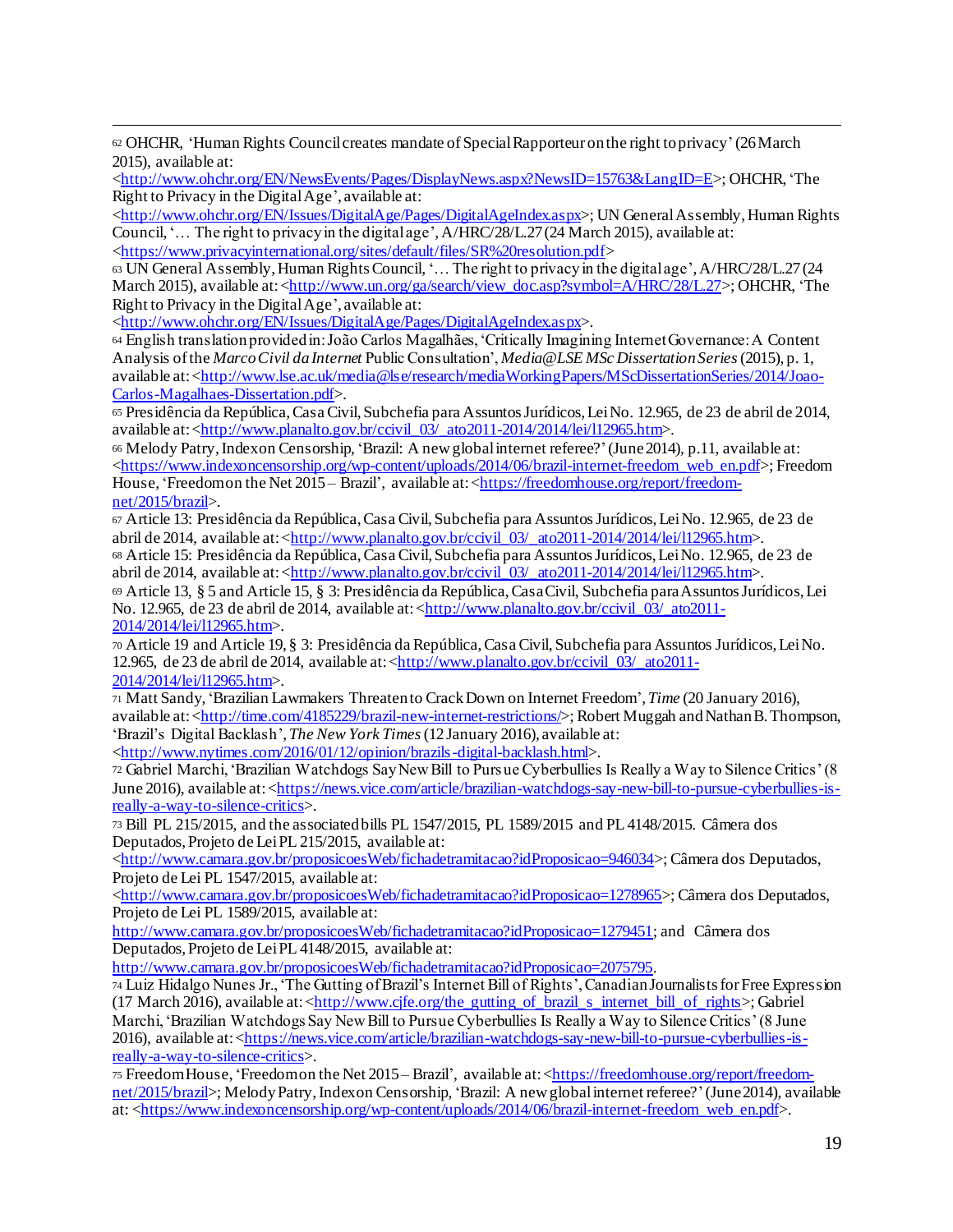l <sup>76</sup> Superior Tribunal de Justiça Brazilian (Superior Court of Justice), Recurso Especial Nº 1.352.053 - AL (2012/0231836-9), 24 March 2015, available at:

<https://ww2.stj.jus.br/processo/revista/inteiroteor/?num\_registro=201202318369&dt\_publicacao=30/03/2015>. <sup>77</sup> AlJazeera, 'Brazil's WhatsApp ban affects 100 million users'(3 May 2016), available at:

<http://www.aljazeera.com/news/2016/05/brazil-whatsapp-ban-affects-100-million-users-160503101425550.html>. <sup>78</sup> Robert Muggah and Nathan B. Thompson, 'Brazil's Digital Backlash', *The New York Times*(12 January 2016), available at: <http://www.nytimes.com/2016/01/12/opinion/brazils-digital-backlash.html>; Matt Sandy, 'Brazilian Lawmakers Threaten to Crack Down on Internet Freedom', *Time* (20 January 2016), available at: <http://time.com/4185229/brazil-new-internet-restrictions/>.

<sup>79</sup> CPJ, 'CPJ alarmed by WhatsApp block in Brazil' (2 May 2016), available at: <https://cpj.org/2016/05/cpjalarmed-by-whatsapp-block-in-brazil.php>; AlJazeera, 'Brazil's WhatsApp ban affects 100 million users'(3 May 2016), available at: <http://www.aljazeera.com/news/2016/05/brazil-whatsapp-ban-affects-100-million-users-

160503101425550.html>; The Guardian, 'WhatsApp block in Brazil overturned after court appeal and user complaints' (3 May 2016), available at: <https://www.theguardian.com/technology/2016/may/03/brazil-whatsappblock-ruling-overturned>.

<sup>80</sup> The Guardian, 'WhatsApp officially un-banned in Brazil after third block in eight months'(19 July 2016), available at: <https://www.theguardian.com/world/2016/jul/19/whatsapp-ban-brazil-facebook>.

<sup>81</sup> CPJ, 'CPJ alarmed by WhatsApp block in Brazil' (2 May 2016), available at: <https://cpj.org/2016/05/cpjalarmed-by-whatsapp-block-in-brazil.php>.

82 Article 5, IV: 'the expression of thought is free, and anonymity is forbidden', Article 5, IX: 'the expression of intellectual, artistic, scientific, and communications activities is free, independently of censorship or license'; Biblioteca Digital da Câmara dos Deputados, 'Constitution of the Federative Republic of Brazil' (2010), available at: <http://english.tse.jus.br/arquivos/federal-constitution> (English translation).

83 Organisation of American States (OAS), 'Código Penal Brasil: Decreto-Lei n° 2.848, de 7 de dezembro de 1940 ', available at: http://www.oas.org/juridico/mla/pt/bra/pt\_bra-int-text-cp.pdf <.

<sup>84</sup> CPJ, 2002 Civil Code, Articles 17, 18, 20 and 21, available at:

 $\langle \frac{\text{https://epj.org/reports/brazil civil code English.pdf}}{\text{https://epj.org/reports/brazil civil code English.pdf}}$  (English translation); World Intellectual Property Organization (WIPO), 'Presidência da República, Casa Civil, Lei N° 10.406, de 10 de Janeiro de 2002, available at: <http://www.planalto.gov.br/ccivil\_03/Leis/2002/L10406.htm> (in Portuguese).

<sup>85</sup> CPJ, 2002 Civil Code, Articles 17, 18, 20 and 21, available at:

<https://cpj.org/reports/brazil\_civil\_code\_english.pdf> (English translation); 'Brazil: Lei n°10.406, de 10 de janeiro de 2002 (Código Civil)', available at: <http://www.wipo.int/wipolex/en/text.jsp?file\_id=226198> (in Portuguese). <sup>86</sup> Simone Marques, Index on Censorship, 'Brazil's banned biographies: When public figures want to control the message' (16 July 2014), available at: <<u>https://www.indexoncensorship.org/2014/07/forbidden-books-brazil-</u> biographies-law-can-put-end-previous-censorship-may-bring-post-censorship/>.

<sup>87</sup> BBC, 'Brazil overturns 'ban' on unauthorized biographies'(11 June 2015), available at: <http://www.bbc.com/news/world-latin-america-33092309.

88 Global Freedom of Expression, Columbia University, 'The National Association of Book Publishers v. the President of Brazil' (2015), available at: <https://globalfreedomofexpression.columbia.edu/cases/the-national-

association-of-book-publishers-v-the-president-of-brazil/>; The Library of Congress (LOC), 'Brazil: Federal Supreme Court Authorizes Unauthorized Biographies'(17 June 2015), available at:

<http://www.loc.gov/law/foreign-news/article/brazil-federal-supreme-court-authorizes-unauthorized-biographies/>; Ação Direta de Inconstitucionalidade 4.815 Distrito Federa (ADI 4815/DF), available at:

<http://www.stf.jus.br/arquivo/cms/noticiaNoticiaStf/anexo/ADI4815relatora.pdf> (in Portuguese).

<sup>89</sup>Examples of individuals detained for failing to comply with a court order to remove context include:

Reuters, 'Facebook executive jailed in Brazil as court seeks WhatsApp data'(1 March 2016), available at:

<http://www.reuters.com/article/us-facebook-brazil-idUSKCN0W34WF>; and

Index on Censorship, 'On the ground: Sao Paulo'(20 March 2013), available at:

<https://www.indexoncensorship.org/2013/03/on-the-ground-sao-paulo/>.

<sup>90</sup> Google Transparency Report, Requests to remove content – Brazil, available at:

<https://www.google.com/transparencyreport/removals/government/BR/?hl=en.

<sup>91</sup> Google Transparency Report, Requests to remove content – Brazil, Explore Requests, available at:

<https://www.google.com/transparencyreport/removals/government/notes/?hl=en#authority=BR&period=all>.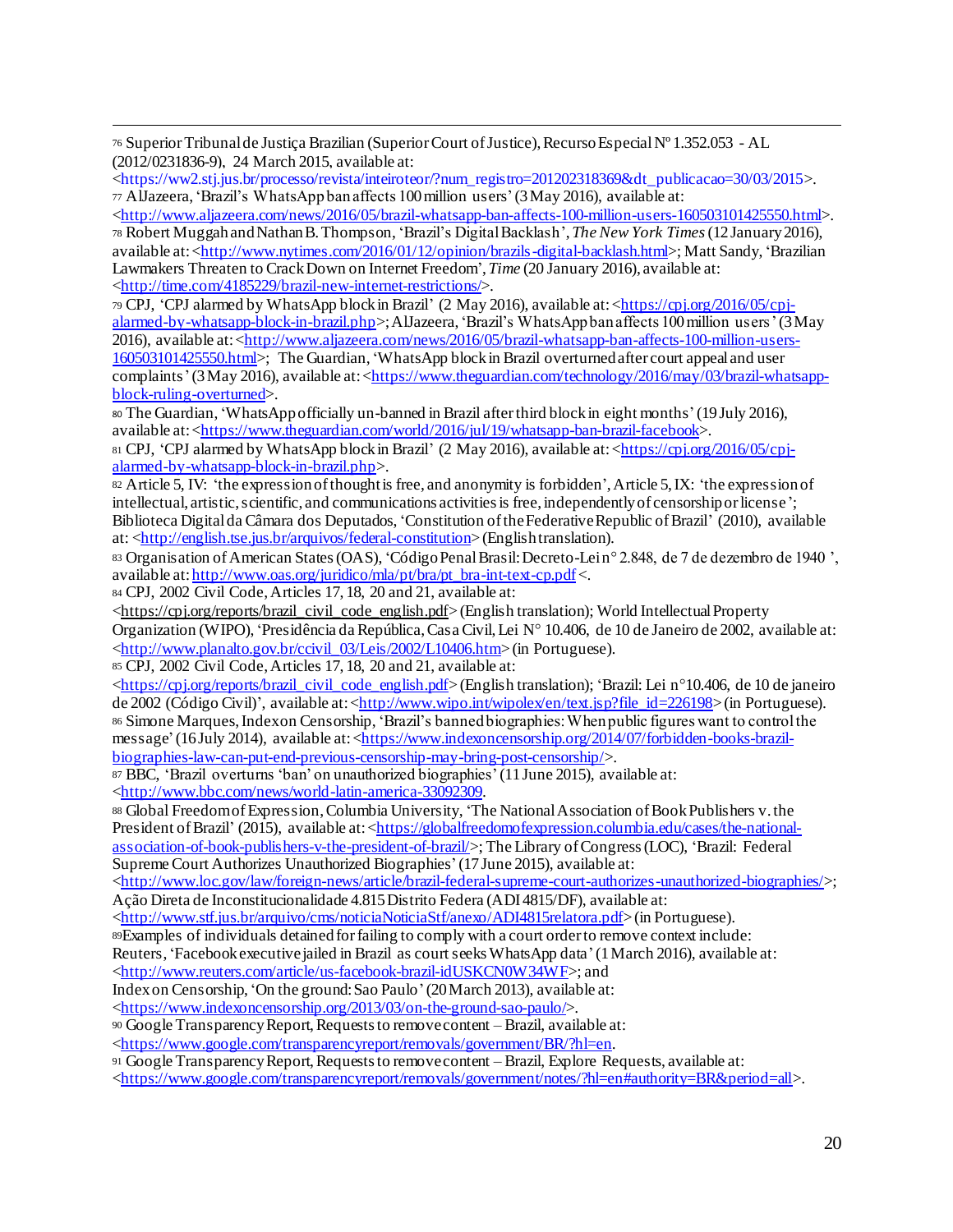l <sup>92</sup> CPJ, 'Halftime for the Brazilian press: Will justice prevail over censorship and violence?'(6 May 2014), pp. 25- 26, available at: <https://cpj.org/reports/brazil2014-english.pdf>.

<sup>93</sup> For example, the case of Sarney v. O Estado de São Paulo, pending since 2009 - see Global Freedom of Expression, Columbia University, 'Sarney v. O Estado de São Paulo'(2009), available at:

<https://globalfreedomofexpression.columbia.edu/cases/sarney-v-o-estado-de-sao-paulo/>, cited in CPJ, 'Halftime for the Brazilian press: Will justice prevail over censorship and violence?'(6 May 2014), p. 27, available at: <https://cpj.org/reports/brazil2014-english.pdf>.

<sup>94</sup> Article 19, *Digital Freedom in Brazil: State of Play* (August 2012) p. 18, available at:

https://www.article19.org/data/files/medialibrary/3435/12-09-13-REPORT-brazil.pdf (accessed 8 August 2016), cited in CPJ, Thomson Reuters Foundation et al, 'Critics are not Criminals: Comparative Study of Criminal Defamation Laws in the Americas'(2016), p. 83, available at:

<https://www.cpj.org/reports/critics\_are\_not\_criminals-english.pdf>.

95 Freedom House, 'Freedom of the Press 2013 – Brazil', available at: <https://freedomhouse.org/report/freedompress/2013/brazil>.

96 Superior Electoral Court, 'Elections Law – Law N. 9,504 of September 30<sup>th</sup>, 1997', available at:

 $\langle$ http://english.tse.jus.br/arquivos/elections-law> (English translation) (Articles 57, 57-A, 57-B, 57-C, 57-D). 97 Article 53 of Elections Law no. 9.504 - Presidência da República, Casa Civil, Lei N° 9.504, de 30 de Setembro de 1997, available at: <http://www.planalto.gov.br/ccivil\_03/LEIS/L9504.htm.

98 Article 53, Paragraph 1 of Elections Law no. 9.504 - Presidência da República, Casa Civil, Lei N° 9.504, de 30 de Setembro de 1997, available at: <**http://www.planalto.gov.br/ccivil\_03/LEIS/L9504.htm>**.

99 Article 53, Paragraph 2 of Elections Law no. 9.504 - - Presidência da República, Casa Civil, Lei N° 9.504, de 30 de Setembro de 1997, available at: <http://www.planalto.gov.br/ccivil\_03/LEIS/L9504.htm>.

<sup>100</sup> Article 57-D, Paragraph 2; Article 57-E, Paragraph 2; Article 57-H, Paragraphs 1 and 2 of Elections Law no. 9.504 - Presidência da República, Casa Civil, Lei N° 9.504, de 30 de Setembro de 1997, available at: <http://www.planalto.gov.br/ccivil\_03/LEIS/L9504.htm>.

<sup>101</sup> Sarah Laskow, 'Google vs. Brazil: Why Brazil heads up Google's list of takedown requests', *Columbia Journalism Review* (29 April 2013), available at:

 $\langle \frac{\text{http://www.cjr.org/cloud control/brazilian-takedown requests.php>}$ ; Freedom House, 'Freedom on the Net 2015 – Brazil', available at: <https://freedomhouse.org/report/freedom-net/2015/brazil>.

<sup>102</sup> Sarah Laskow, 'Google vs. Brazil: Why Brazil heads up Google's list of takedown requests', *Columbia Journalism Review* (29 April 2013), available at:

<http://www.cjr.org/cloud\_control/brazilian\_takedown\_requests.php>.

<sup>103</sup> Freedom House, 'Freedom of the Press 2013 – Brazil', available at: <https://freedomhouse.org/report/freedompress/2013/brazil>.

104The Access to Information Law (Law No. 12.527/2011); Presidência da República, Casa Civil, Lei N° 12.527, de 18 de Novembro de 2011, available at: <http://www.planalto.gov.br/ccivil 03/\_ato2011-2014/2011/lei/l12527.htm>

(in Portuguese); 'Regula o acesso a informações previsto no inciso XXXIII do art. 5°, no inciso II do § 3° do art. 37 e no § 2<sup>o</sup> do art. 216 da Constituição Federal' (in English: regulates access to information provided for in section XXXIII of art.  $5^\circ$ ,  $\S 3^\circ$  of art. 37, and  $\S 2^\circ$  of art. 216 of the Federal Constitution).

<sup>105</sup> Article 19, 'Brazil: New Access to Information Law becomes effective today'(16 May 2012), available at:  $\langle$ https://www.article19.org/resources.php/resource/3208/en/brazil:-new-access-to-information-law-becomeseffective-today>.

<sup>106</sup> Escala Brasil Transparente

<sup>107</sup> Controladoria Geral da União

<sup>108</sup> Fabiano Angélico, Transparency Audit Network, 'After 3 years, the Brazilian Freedom of Information Law is the subject of studies and indices that analyze its implementation and uses'(June 2015), available at:

<http://transparencyaudit.net/news/2015-06/after-3-years-brazilian-freedom-information-law-subject-studies-andindices-analyze-its>; Controladoria-Geral da União, 'Ranking de cumprimento da Lei de Acesso à Informaçâo', available at: <http://www.cgu.gov.br/assuntos/transparencia-publica/escala-brasil-transparente/escala-brasiltransparente> (in Portuguese).

<sup>109</sup> Including two state capitals: Sao Paulo and Curitiba. Fabiano Angélico, Transparency Audit Network, 'After 3 years, the Brazilian Freedom of Information Law is the subject of studies and indices that analyze its implementation and uses' (2015), available at: <http://transparencyaudit.net/news/2015-06/after-3-years-brazilianfreedom-information-law-subject-studies-and-indices-analyze-its>; 'Panorama do governo Municipal', available at: